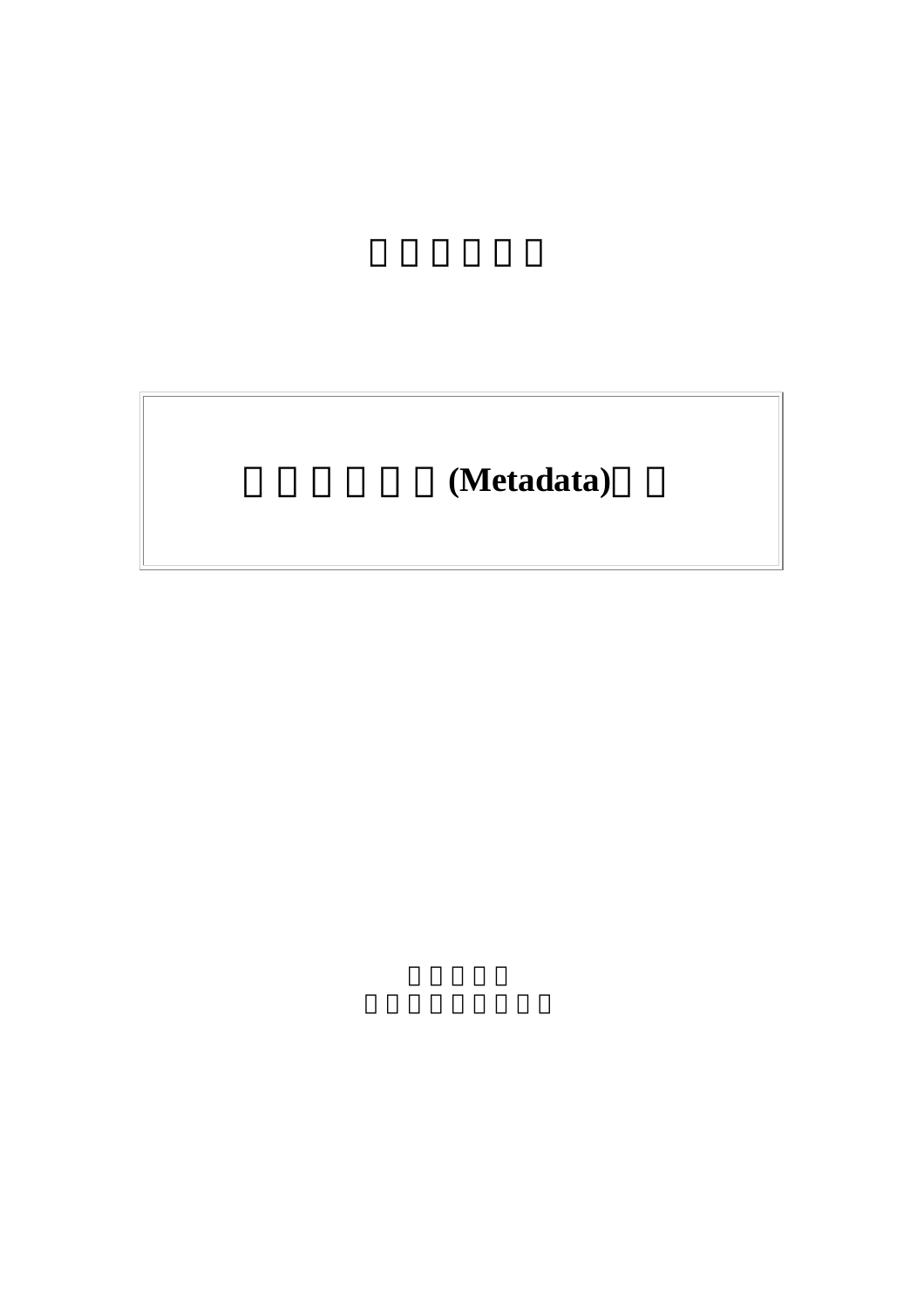### (Metadata)

(interoperability) Dublin Core 15

|      | (The Dublin Core Metadata Initiative) | DCMI) |  |
|------|---------------------------------------|-------|--|
| 1995 | (Dublin, Ohio)                        |       |  |

(The Dublin Core Metadata Element Set, DC)

#### $DC$

#### $DC$

 $DC$ 

### $\overline{DCMI}$

RFC2731

| 2000 6 | DC.                |                                                            | <b>CEN/ISSS</b> (European Committee) |           |
|--------|--------------------|------------------------------------------------------------|--------------------------------------|-----------|
|        |                    | for Standardization / Information Society Standardization) |                                      |           |
|        |                    | RFCs (Requests for comments)                               |                                      | W3C (WWW) |
|        | Consortium) Z39.50 |                                                            |                                      |           |
|        |                    |                                                            |                                      |           |
| DC     |                    |                                                            |                                      |           |

 $DC$ 

HTML DC

 $DC$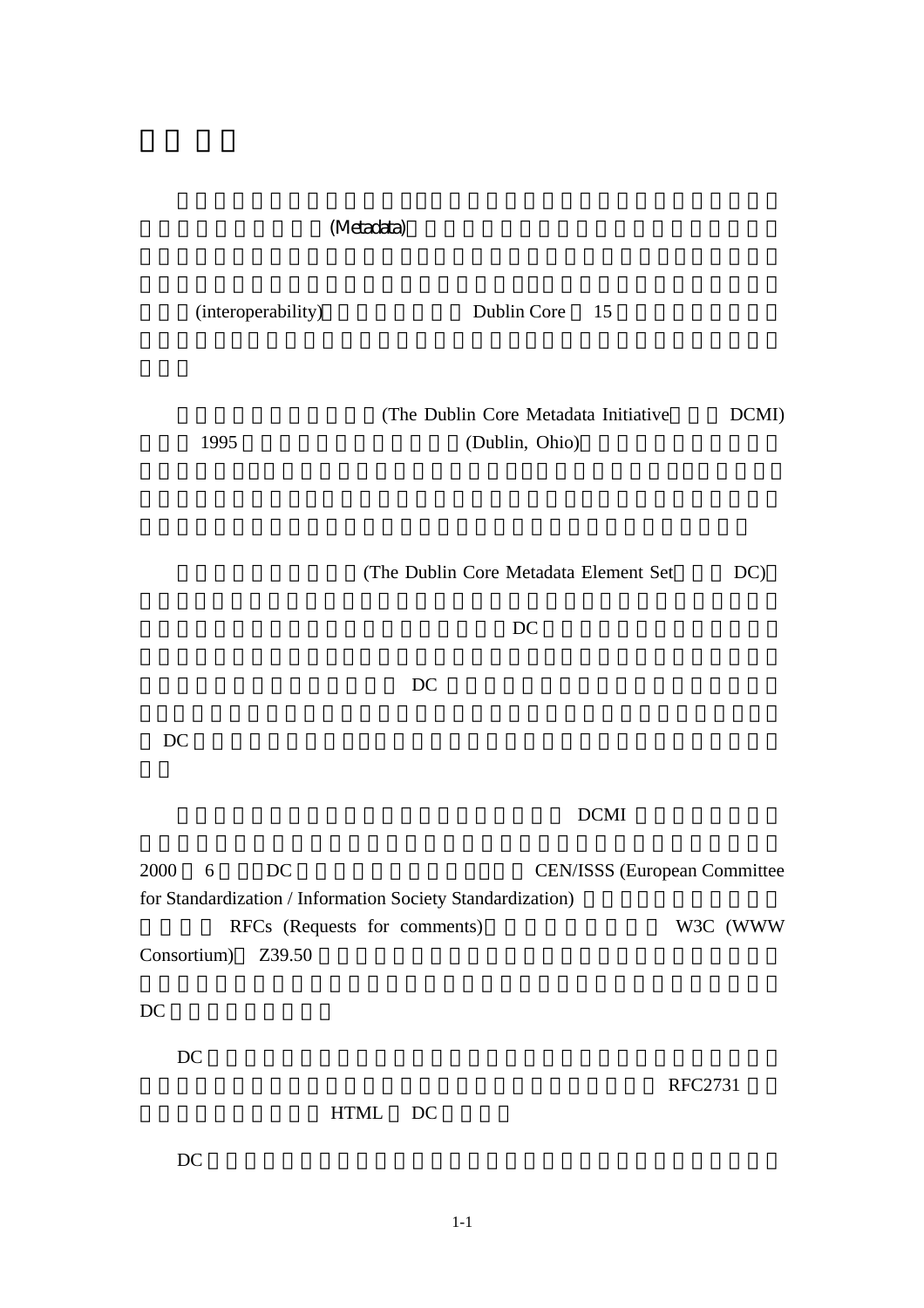$\overline{DC}$ 

#### $XML$  UTF-8  $XML$

本規範之內容主要包括:都柏林詮釋資料核心集、都柏林詮釋資料核心集之 XML

## **(The Dublin Core Metadata Element Set)**

 $($ 

( Dublin Core metadata element set DC)

(identity) Tim Berners-Lee **Internet RFC2396 "Uniform Resource** Identifiers (URI): Generic Syntax" DC

Internet RFC2413

**(**二**)**參考規範

[DCT] DCMI Type Vocabulary. DCMI Recommendation, 11 July 2000. http://purl.oclc.org/dc/documents/rec/dcmi-type-vocabulary-20000711.htm

[ISO3166] ISO 3166 – Codes for the representation of names of countries. http://www.din.de/gremien/nas/nabd/iso3166ma/

[ISO639] ISO639-2 – Codes for the representation of names of languages, Alpha-3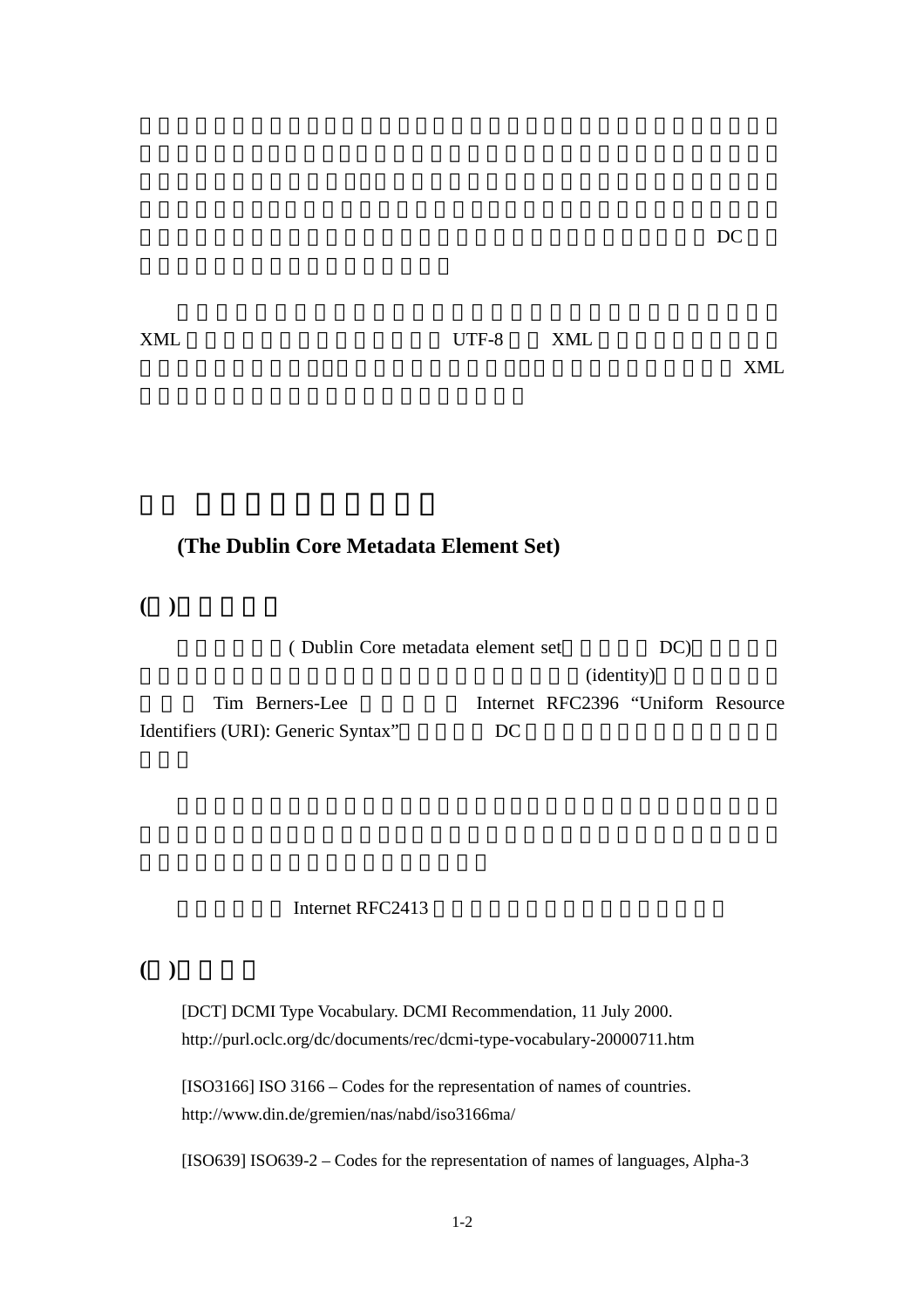code (ISO 639-2:1998). http://www.loc.gov/standards/iso639-2/langhome.html

[MIME] Internet Media Types. http://www.isi.edu/in-notes/iana/assignments/media-types/media-types

[RFC1766] Tags for the Identification of Languages, Internet RFC 1766. http://www.ietf.org/rfc/rfc1766

[RFC2396] Uniform Resource Identifiers (URI): Generic Syntax, Internet RFC 2396. http://www.ietf.org/rfc/rfc2396

[RFC2413] Dublin Core Metadata for Resource Discovery, Internet RFC 2413 http://www.ietf.org/rfc/rfc2413

[RFC2731] Encoding Dublin Core Metadata in HTML. Internet RFC 2731 http://www.ietf.org/rfc/rfc2731

[TGN] Getty Thesaurus of Geographic Names. http://shiva.pub.getty.edu/tgn\_browser/

[W3CDTF] Date and Time Formats, W3C Note. http://www.w3.org/TR/NOTE-datetime

[XML] Extensible Markup Language. http://www.w3.org/TR/REC-xml

**(**三**)**定義

DCMI – (Dublin Core Metadata Initiative DCMI),

(Information resource) – Internet RFC2396

 $(Lifecycle of an information resource) –$ 

 $($ 

 $(label)$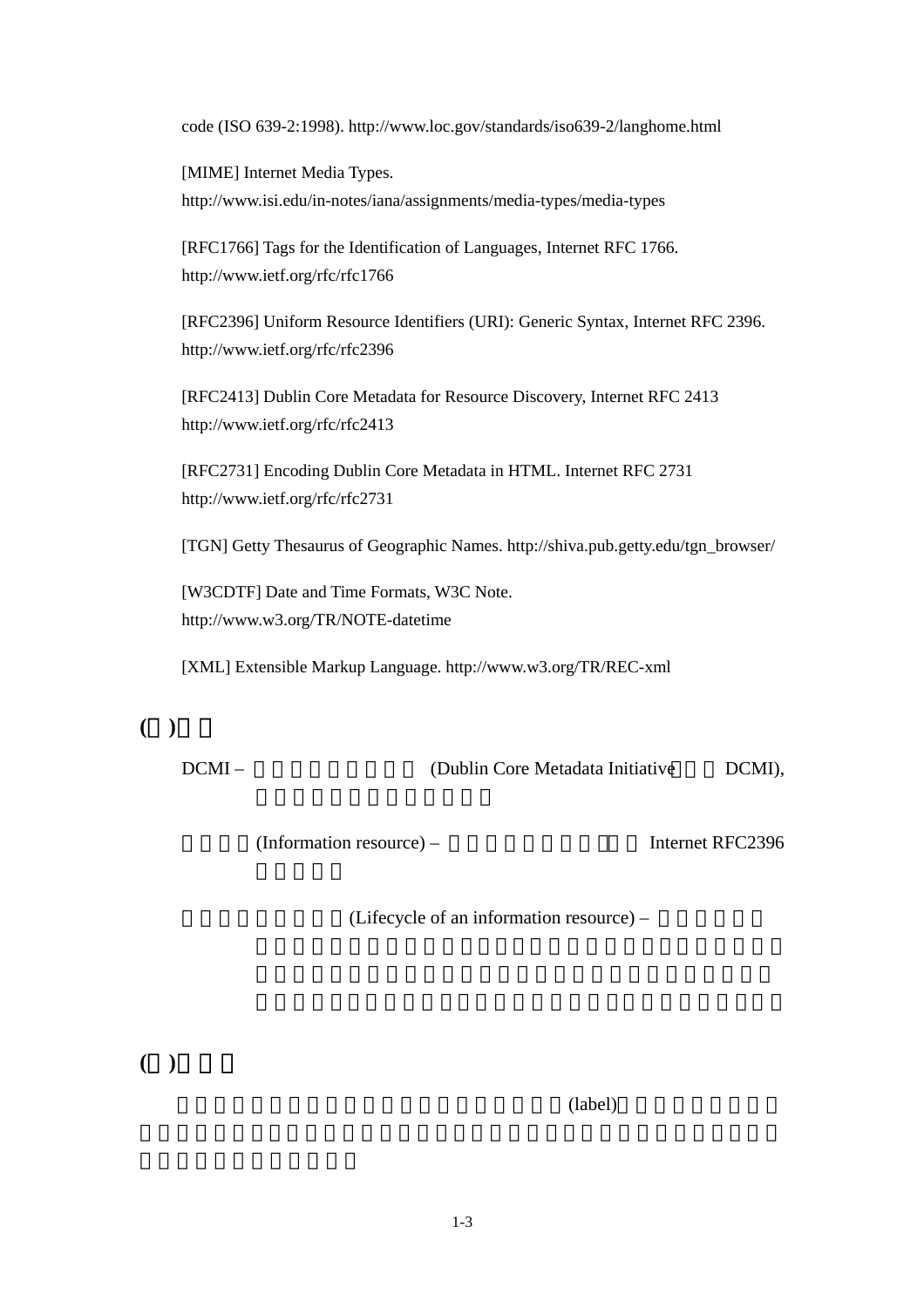HTML

平台時發生衝突,如 XML 環境。

**(**五**)**欄位內容

Title

(Title)

Creator

(Creator)

Subject

(Subject and Keywords)

Description

(Description)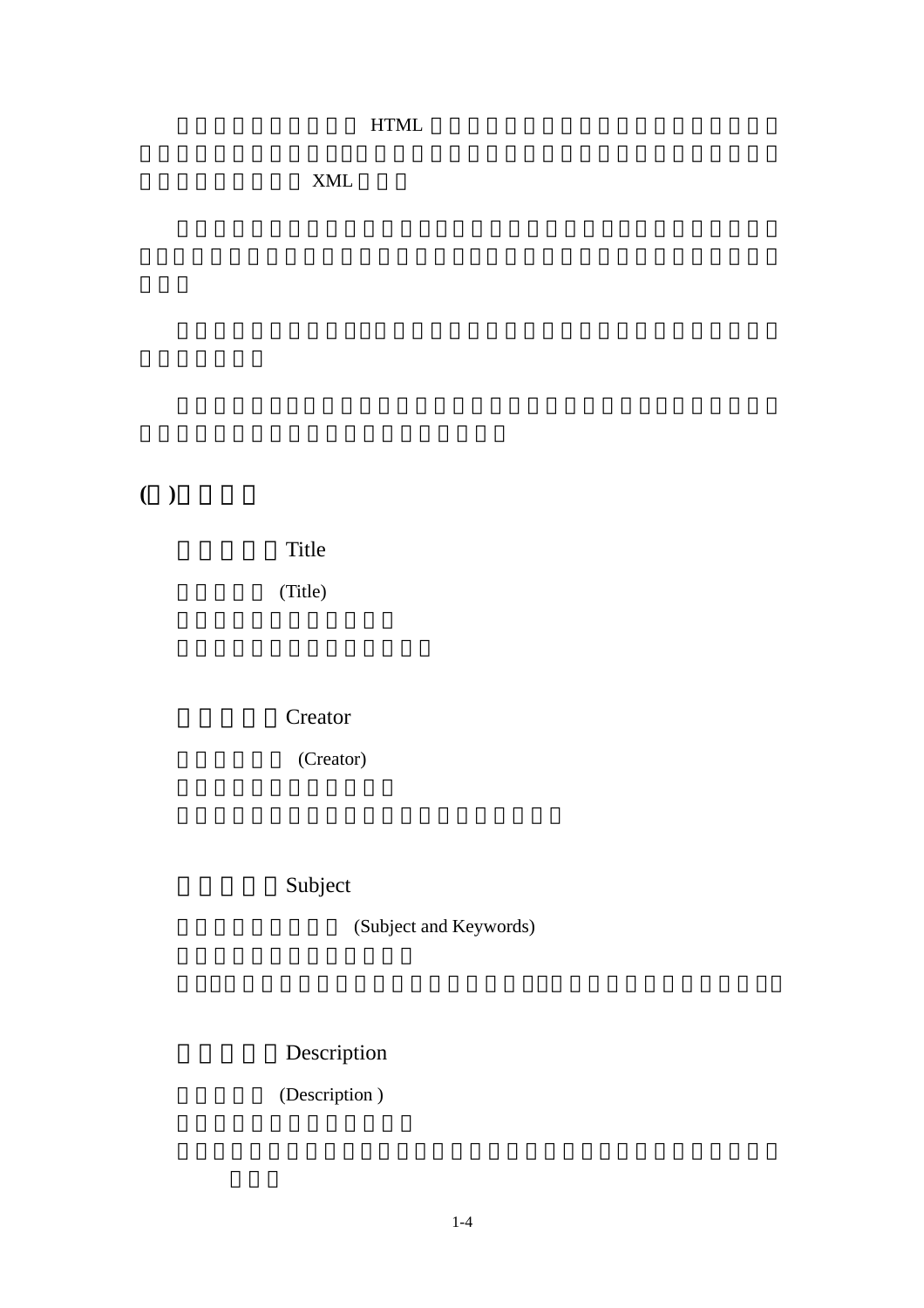# Publisher

(Publisher)

# Contributor

(Contributor)

Date

Date

| <b>ISO</b> |
|------------|
|            |

8601 [W3CDTF] YYYY-MM-DD

Type

(Type)

|                      | <b>DCMI</b> | DCMI |
|----------------------|-------------|------|
| Type Vocabulary, DCT |             |      |
| Format               |             |      |
|                      |             |      |

Format

(Format)

**MIME** 

(Multipurpose Internet Mail Extensions)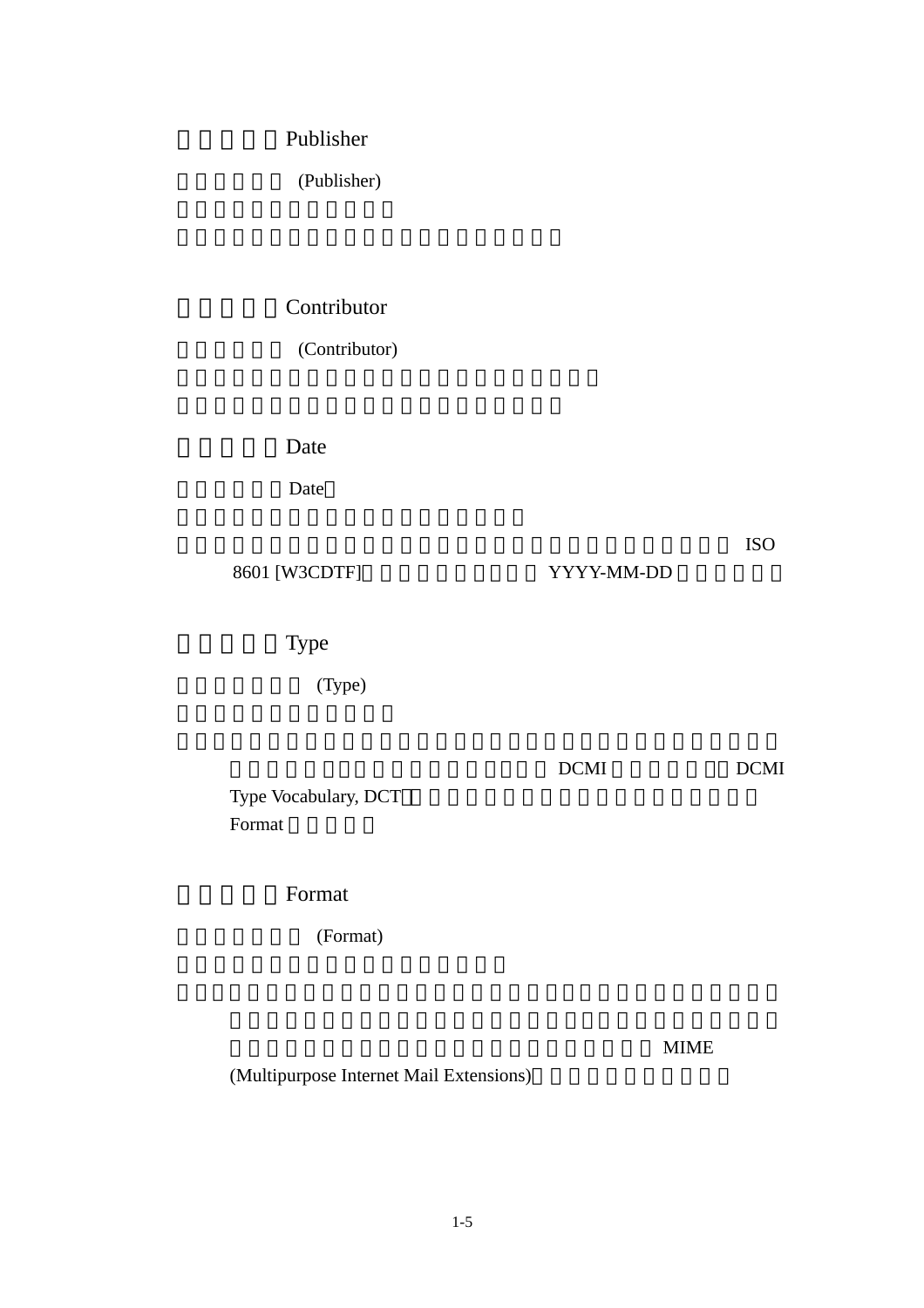**Identifier** 

Resource Identifier

URI (Uniform

Resource Identifier) URL DOI (Digital Object Identifier) ISBN (International Standard Book Number)

Source

(Source)

Language

Language

RFC1766 ISO639

'eng' lakk' (Akkadian) 'en-GB'

 $\mathbb{R}$  and  $\mathbb{R}$  and  $\mathbb{R}$  and  $\mathbb{R}$  and  $\mathbb{R}$  and  $\mathbb{R}$  en's  $\mathbb{R}$ 

**Relation** 

(Relation)

Coverage

(Coverage)

Thesaurus of Geographic Names [TGN]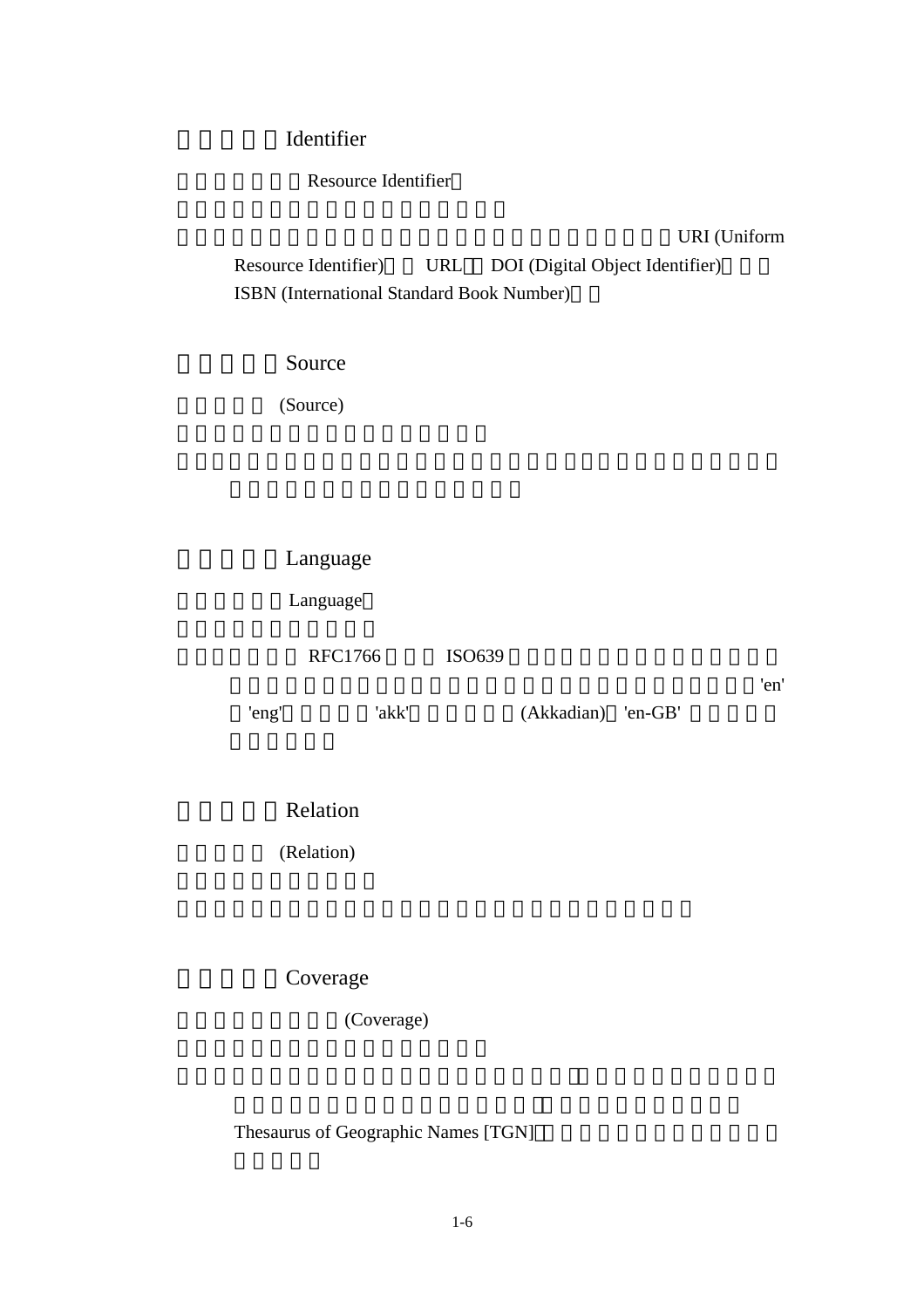Rights

(Rights Management)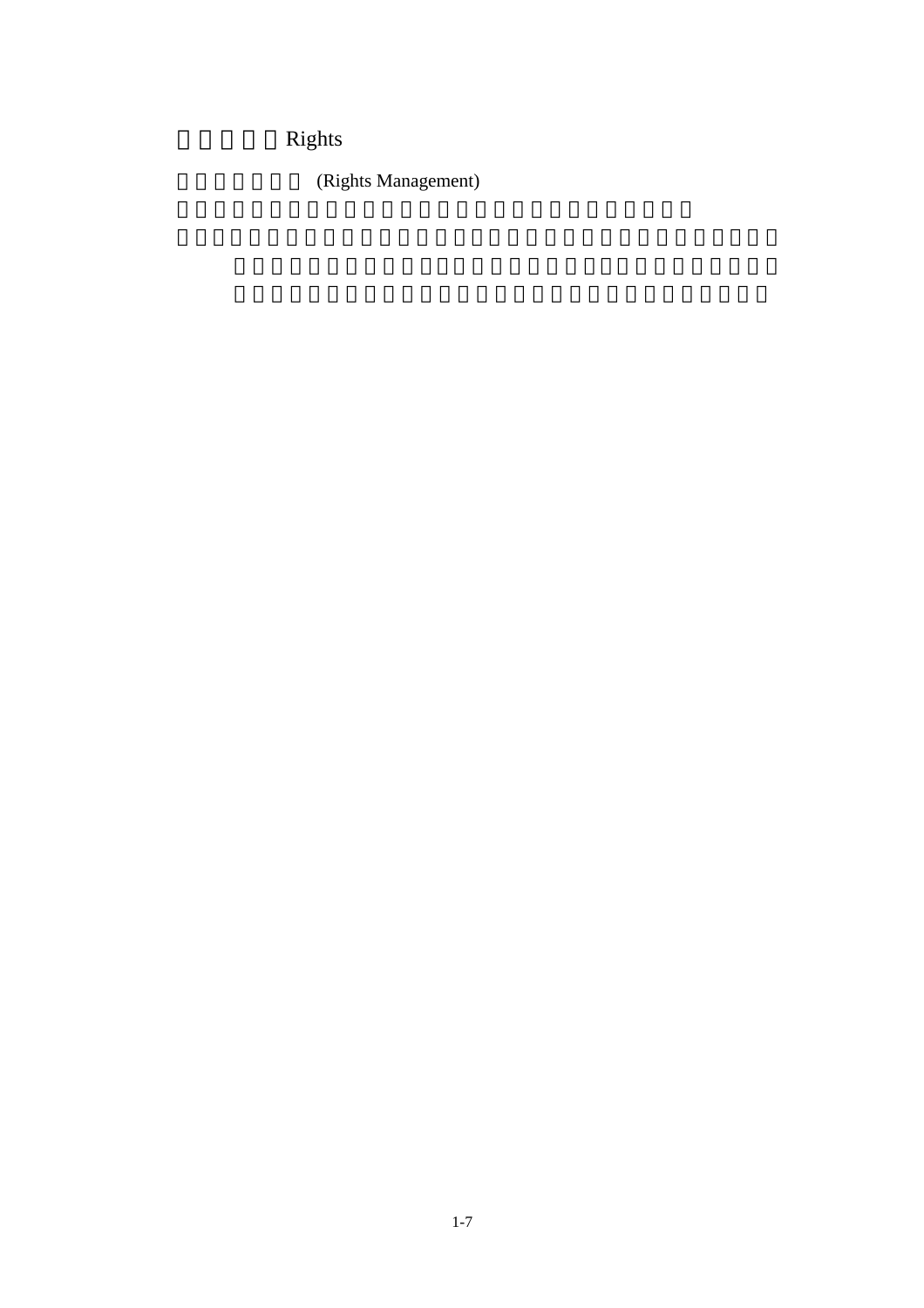# 三、 都柏林詮釋資料核心集之 **XML** 編碼格式

# **(XML Encoding of Simple Dublin Core Metadata)**

本文件說明如何以 XML 格式對都柏林詮釋資料核心集加以編碼,內容共分

| XML DTD                               |
|---------------------------------------|
| (Resource Description Framework, RDF) |
| XML DTD                               |
| XML Schema                            |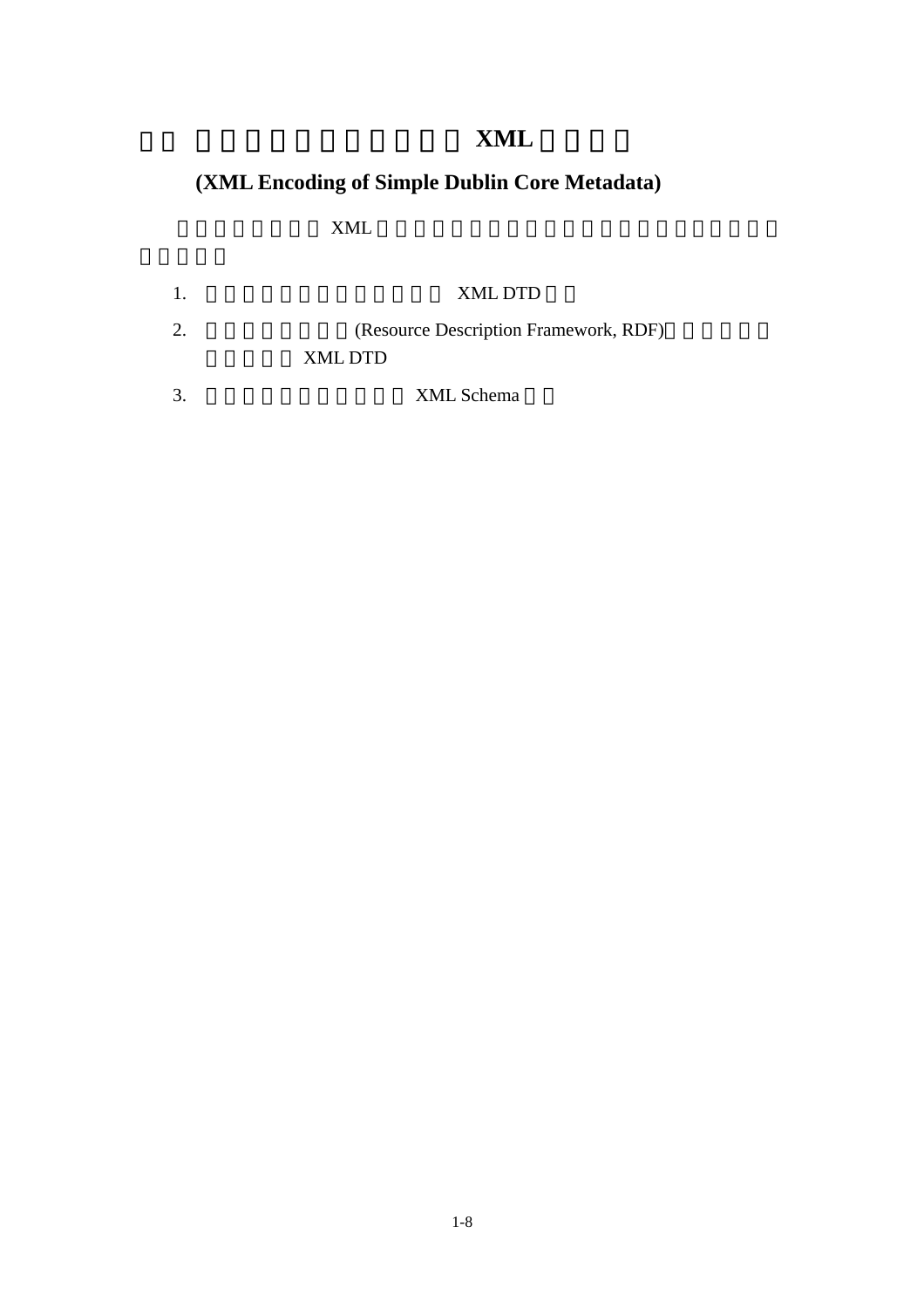#### 1. XML DTD

<?xml version="1.0" encoding="UTF-8"?>  $\langle$ !--  $\langle$  (simpleDC) XML DTD 1.0 2001-09-30 --> <!DOCTYPE simpleDC[  $<$ !--0 ELEMENT  $($  \*, \*, \*, \*, \*, \*, \*, \*, \*, \*, 識別碼\*, 來源\*, 語文\*, 關連\*, 時空涵蓋範圍\*, 權限管理\*) --> <!ELEMENT simpleDC (title\*, creator\*, subject\*, description\*, publisher\*, contributor\*, date\*, type\*, format\*, identifier\*, source\*, language\*, relation\*, coverage\*, rights\*)>  $\langle$ !--1 ELEMENT (#PCDATA) --> <!ELEMENT title (#PCDATA) >  $\langle$ !--2 ELEMENT (#PCDATA) --> <!ELEMENT creator (#PCDATA) >  $\langle$ !--3 ELEMENT (#PCDATA) --> <!ELEMENT subject (#PCDATA) >  $\langle$ !--4 ELEMENT (#PCDATA) --> <!ELEMENT description (#PCDATA) >  $\langle$ !--5 ELEMENT (#PCDATA) --> <!ELEMENT publisher (#PCDATA) >  $\langle$ !--6 ELEMENT (#PCDATA) --> <!ELEMENT contributor (#PCDATA)>  $\langle$ !--7 ELEMENT (#PCDATA) --> <!ELEMENT date (#PCDATA) >  $\langle$ !--8 ELEMENT (#PCDATA) --> <!ELEMENT type (#PCDATA) >  $\langle$ !--9 ELEMENT (#PCDATA) --> <!ELEMENT format (#PCDATA) >  $\langle$ !--10 ELEMENT (#PCDATA) --> <!ELEMENT identifier (#PCDATA) >  $\langle$ !--11 ELEMENT  $\langle$  #PCDATA) --> <!ELEMENT source (#PCDATA) >  $\langle$ !--12 ELEMENT (#PCDATA) --> <!ELEMENT language (#PCDATA) >  $\langle$ !--13 ELEMENT (#PCDATA) --> <!ELEMENT relation (#PCDATA) >  $\langle$ !--14 ELEMENT (#PCDATA) --> <!ELEMENT coverage (#PCDATA) >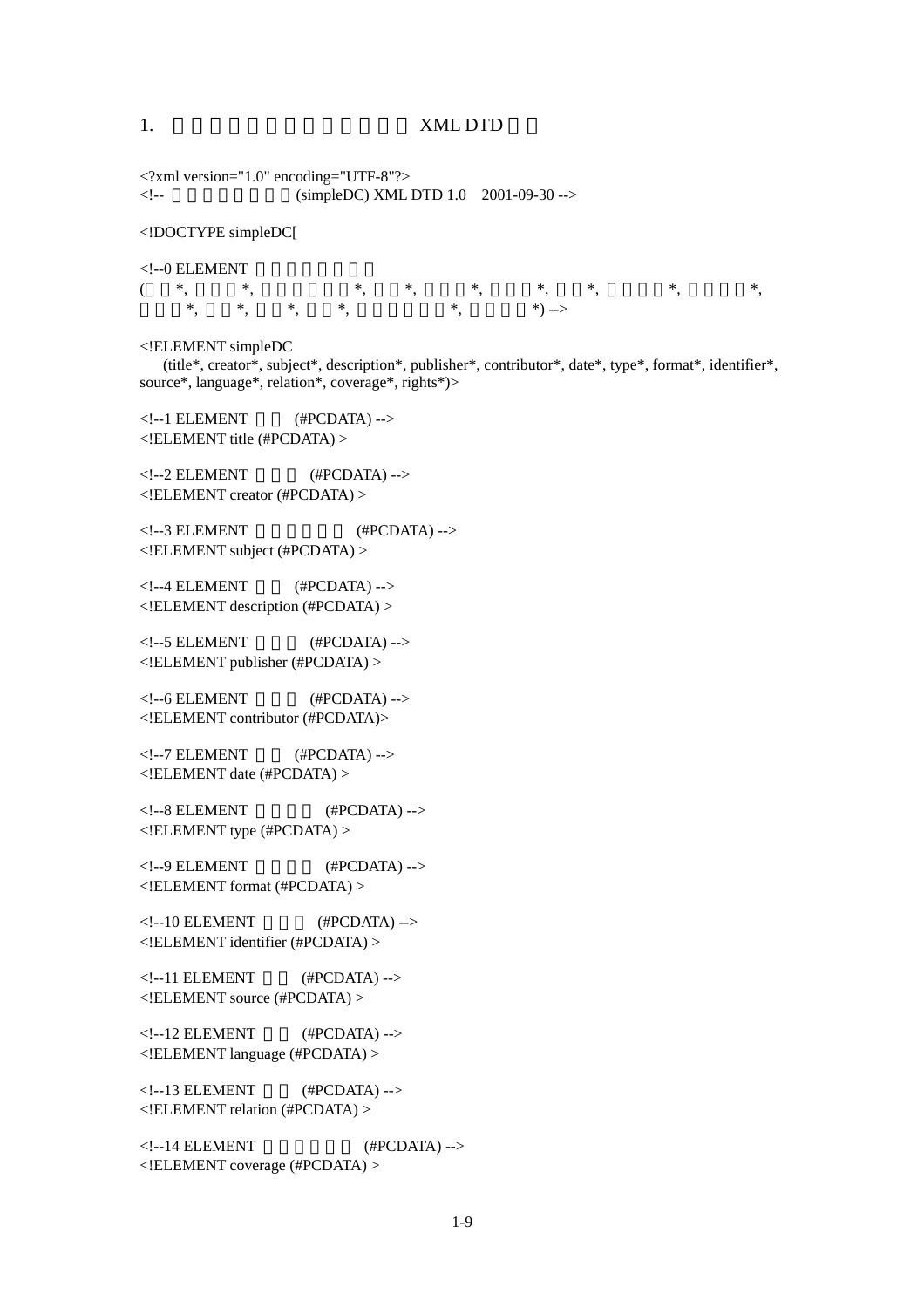$\langle$ !--15 ELEMENT (#PCDATA) --> <!ELEMENT rights (#PCDATA) >

<!-- End of simpleDC XML DTD --> ]>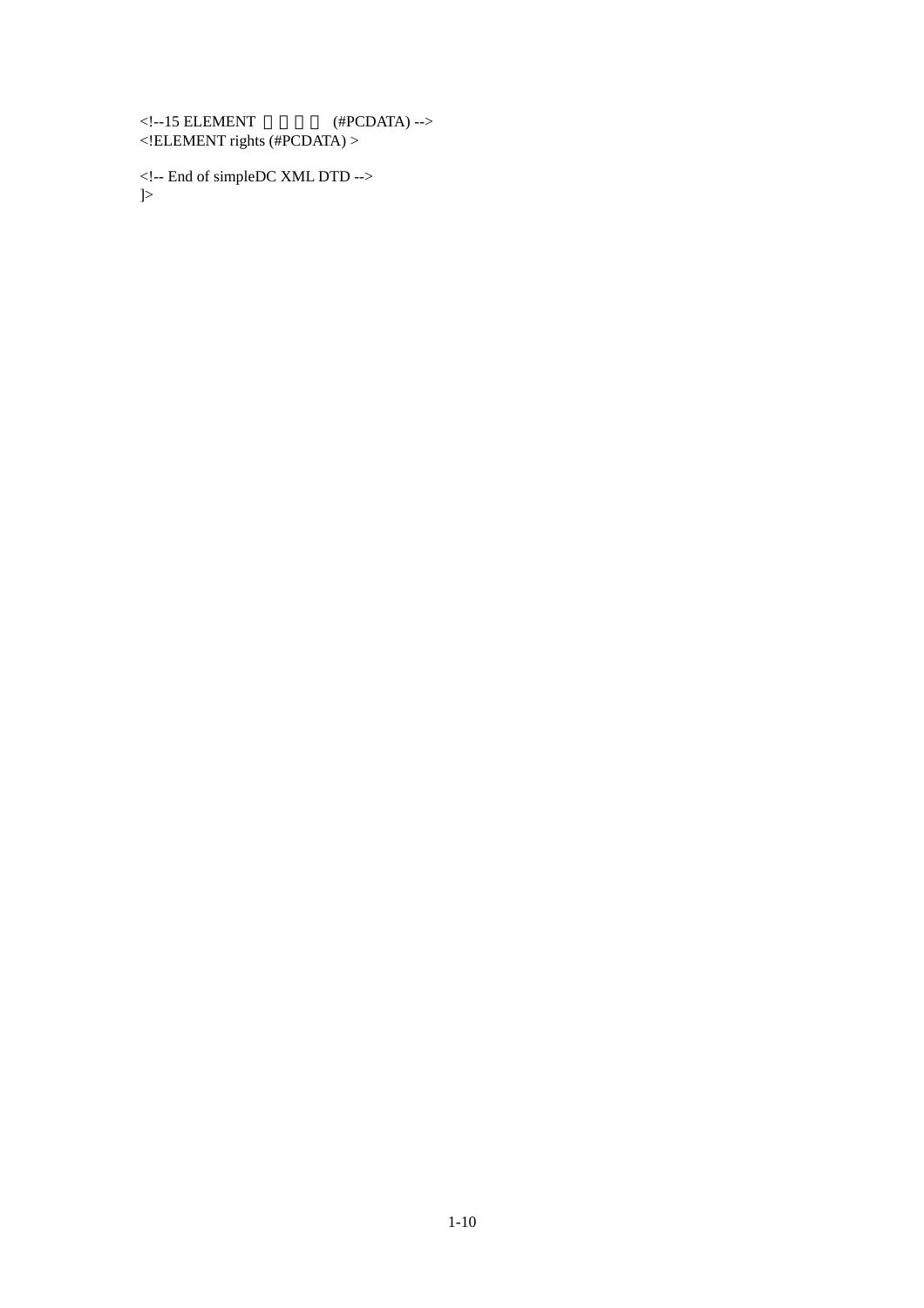XML DTD

 $\langle$ !--  $\langle$  (simpleDC) XML DTD 1.0 2001-09-30 參考資料: XML DTD 2000-12-01 for Dublin Core Metadata Element Set version 1.1 http://dublincore.org/documents/2000/11/dcmes-xml/dcmes-xml-dtd.dtd See An XML Encoding of Simple Dublin Core Metadata - 2000-12-01 http://dublincore.org/documents/2000/11/dcmes-xml/ Based on Dublin Core Metadata Element Set, Version 1.1: Reference Description http://dublincore.org/documents/rec/dces-19990702.shtml 名詞翻譯: 1. Element: 2. Attribute: 3. Content: 4. Namespace: : DTD Dublin Core RDF -->  $\langle$ !-- RDF and DCMES 1.1 (Namespace) --> <!ENTITY rdfns 'http://www.w3.org/1999/02/22-rdf-syntax-ns#' > <!ENTITY dcns 'http://purl.org/dc/elements/1.1/' > <!-- Declare convenience entities for XML namespace declarations --> <!ENTITY % rdfnsdecl 'xmlns:rdf CDATA #FIXED "&rdfns;"' > <!ENTITY % dcnsdecl 'xmlns:dc CDATA #FIXED "&dcns;"' >  $\langle$ !-- DTD Dublin Core RDF (Root Element) rdf:RDF Dublin Core Metadata https://www.fdf:description --> <!ELEMENT rdf:RDF (rdf:Description)\* > <!ATTLIST rdf:RDF %rdfnsdecl; %dcnsdecl; >  $\langle$ !--  $\rangle$  dcmes Dublic Core  $\langle$ !-- ENTITY %  $\qquad$  " | 日期 | 資源類型 | 資料格式 | 識別碼 | 來源 | 語文 | 關連 | 時空涵蓋範圍 | 權限管理" --> <!ENTITY % dcmes "dc:title | dc:creator | dc:subject | dc:description | dc:publisher | dc:contributor | dc:date | dc:type | dc:format |dc:identifier | dc:source | dc:language | dc:relation | dc:coverage |dc:rights" >  $\langle$ !--  $\eta$  rdf:description  $\eta$  $URI$ , we use the URI and the URI and the URI and the rdf:about  $URI$  --> <!ELEMENT rdf:Description (%dcmes;)\* > <!ATTLIST rdf:Description rdf:about CDATA #IMPLIED> <!-- The elements from DCMES 1.1 -->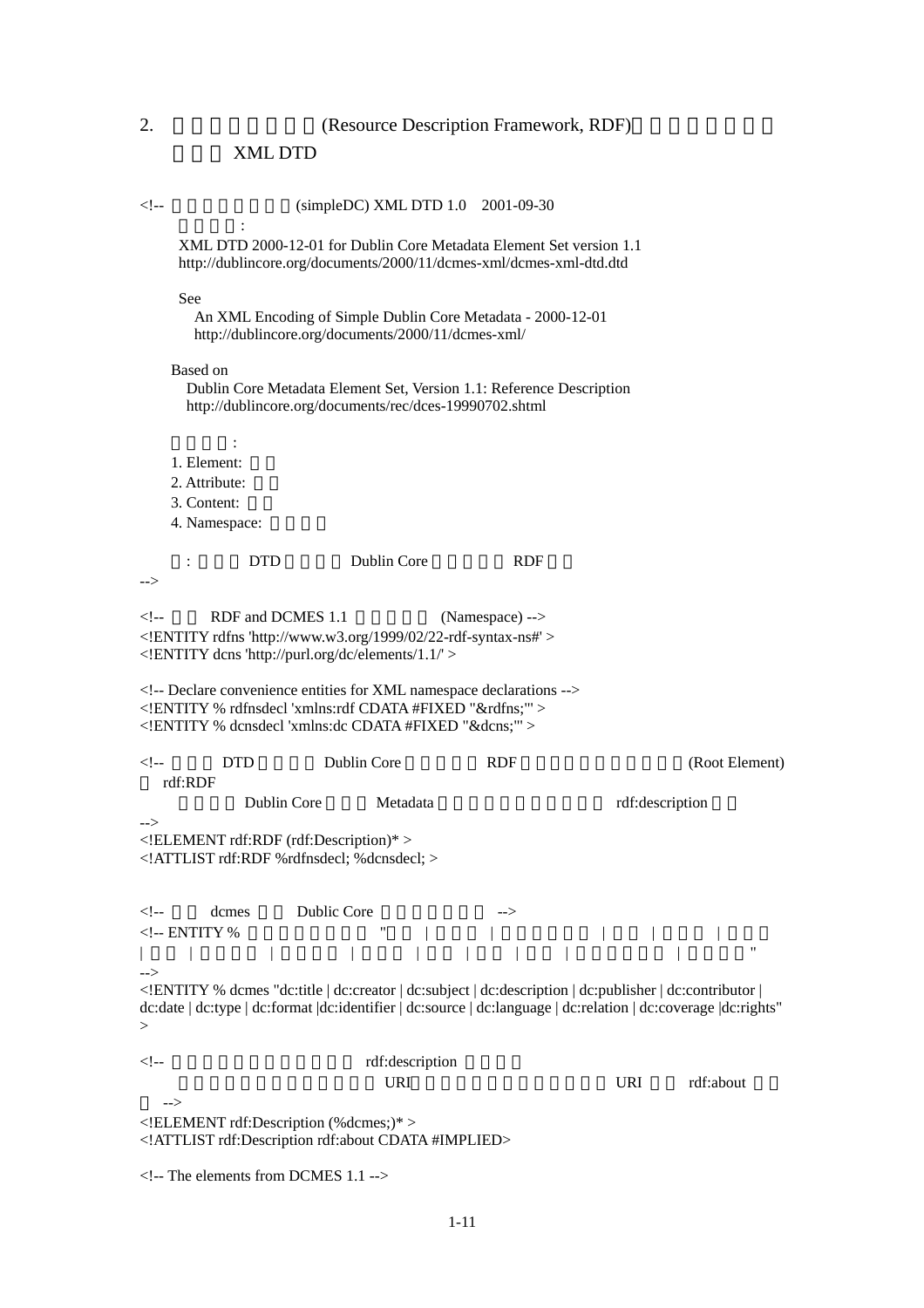$\langle$ !-- Dublin Core  $\langle$  xml:lang  $\langle$ -->

 $\langle$ !--1 ELEMENT (#PCDATA) --> <!ELEMENT dc:title (#PCDATA)> <!ATTLIST dc:title xml:lang CDATA #IMPLIED>

 $\langle$ !--2 ELEMENT (#PCDATA) --> <!ELEMENT dc:creator (#PCDATA)> <!ATTLIST dc:creator xml:lang CDATA #IMPLIED>

 $\langle$ !--3 ELEMENT (#PCDATA) --> <!ELEMENT dc:subject (#PCDATA)> <!ATTLIST dc:subject xml:lang CDATA #IMPLIED>

 $\langle$ !--4 ELEMENT (#PCDATA) --> <!ELEMENT dc:description (#PCDATA)> <!ATTLIST dc:description xml:lang CDATA #IMPLIED>

 $\langle$ !--5 ELEMENT (#PCDATA) --> <!ELEMENT dc:publisher (#PCDATA)> <!ATTLIST dc:publisher xml:lang CDATA #IMPLIED>

 $\langle$ !--6 ELEMENT (#PCDATA) --> <!ELEMENT dc:contributor (#PCDATA)> <!ATTLIST dc:contributor xml:lang CDATA #IMPLIED>

 $\langle$ !--7 ELEMENT (#PCDATA) --> <!ELEMENT dc:date (#PCDATA)> <!ATTLIST dc:date xml:lang CDATA #IMPLIED>

 $\langle$ !--8 ELEMENT (#PCDATA) --> <!ELEMENT dc:type (#PCDATA)> <!ATTLIST dc:type xml:lang CDATA #IMPLIED>

<!--9 ELEMENT (#PCDATA) --> <!ELEMENT dc:format (#PCDATA)> <!ATTLIST dc:format xml:lang CDATA #IMPLIED>

 $\langle$ !--10 ELEMENT (#PCDATA) --> <!ELEMENT dc:identifier (#PCDATA)> <!ATTLIST dc:identifier xml:lang CDATA #IMPLIED> <!ATTLIST dc:identifier rdf:resource CDATA #IMPLIED>

 $\langle$ !--11 ELEMENT (#PCDATA) --> <!ELEMENT dc:source (#PCDATA)> <!ATTLIST dc:source xml:lang CDATA #IMPLIED> <!ATTLIST dc:source rdf:resource CDATA #IMPLIED>

 $\langle$ !--12 ELEMENT (#PCDATA) --> <!ELEMENT dc:language (#PCDATA)> <!ATTLIST dc:language xml:lang CDATA #IMPLIED>

 $\langle$ !--13 ELEMENT (#PCDATA) --> <!ELEMENT dc:relation (#PCDATA)> <!ATTLIST dc:relation xml:lang CDATA #IMPLIED> <!ATTLIST dc:relation rdf:resource CDATA #IMPLIED>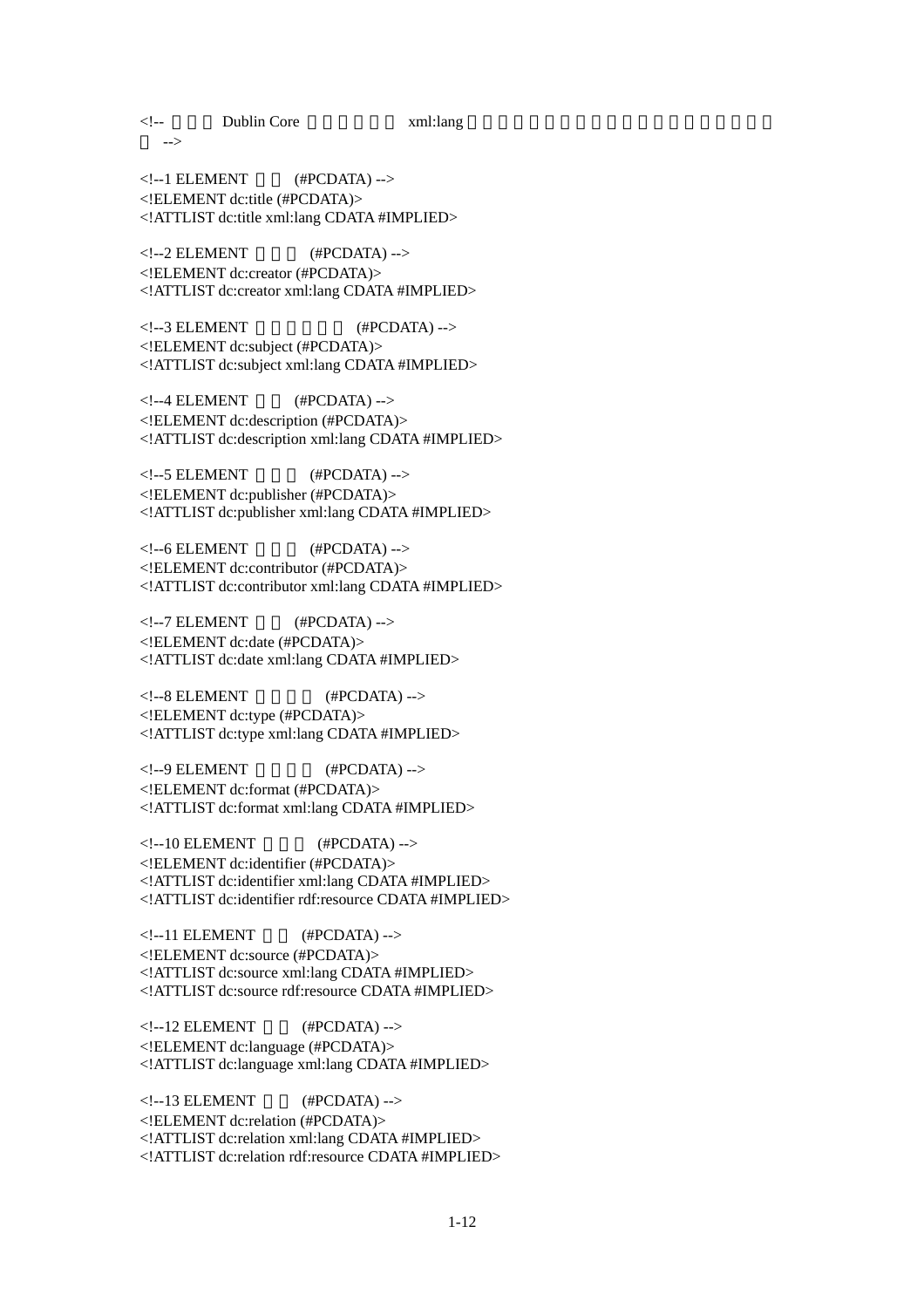$\langle$ !--14 ELEMENT (#PCDATA) --> <!ELEMENT dc:coverage (#PCDATA)> <!ATTLIST dc:coverage xml:lang CDATA #IMPLIED>

 $\langle$ !--15 ELEMENT (#PCDATA) --> <!ELEMENT dc:rights (#PCDATA)> <!ATTLIST dc:rights xml:lang CDATA #IMPLIED>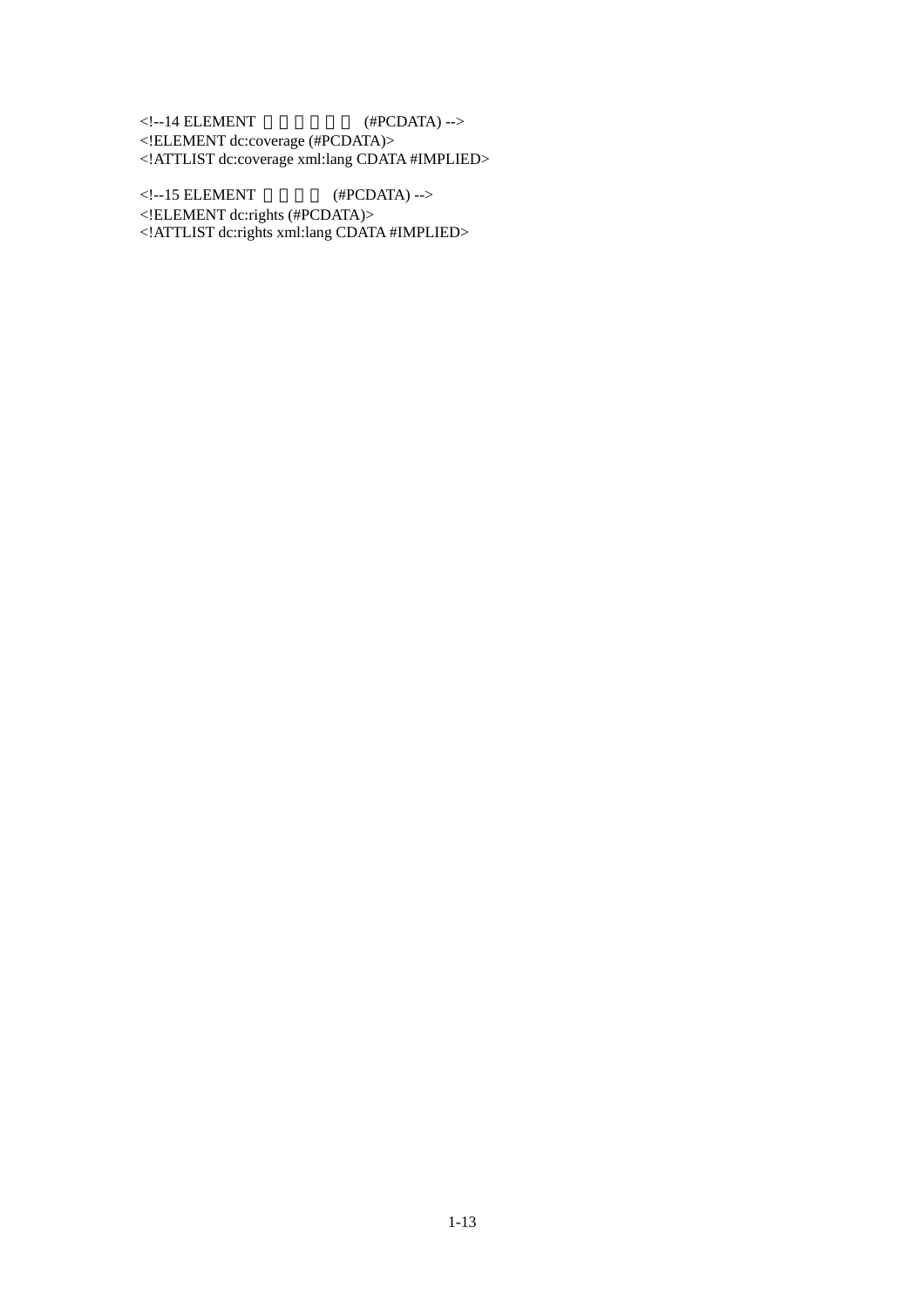```
<?xml version='1.0' encoding='UTF-8'?> 
<!DOCTYPE schema PUBLIC '-//W3C//DTD XMLSCHEMA 200010//EN' 
                             'http://www.w3.org/2000/10/XMLSchema.dtd'> 
<schema xmlns='http://www.w3.org/2000/10/XMLSchema' 
          targetNamespace='http://dublincore.org/documents/2001/04/11/dcmes-xml/' 
          xmlns:rdf='http://www.w3.org/1999/02/22-rdf-syntax-ns#' 
          xmlns:t='http://dublincore.org/documents/2001/04/11/dcmes-xml/'> 
\langle!--\langle (Simple DC) XML Schema --\rangle <annotation> 
     <documentation xml:lang='en' 
                       source='http://dublincore.org/documents/2001/04/11/dcmes-xml/'> 
 參考資料: 
   1. XML Schema 2001-04-11 for Dublin Core Metadata Element Set version 1.1 
       http://dublincore.org/documents/2001/04/11/dcmes-xml/dcmes-xml-xsd.xsd 
       by Dave Beckett dave.beckett@bristol.ac.uk 
   2. An XML Encoding of Simple Dublin Core Metadata - 2001-04-11 
       http://dublincore.org/documents/2001/04/11/dcmes-xml/ 
   3. Dublin Core Metadata Element Set, Version 1.1: Reference Description 
       http://dublincore.org/documents/1999/07/02/dces/ 
       </documentation> 
   </annotation> 
   <import namespace='http://www.w3.org/XML/1998/namespace' 
            schemaLocation='http://www.w3.org/2000/10/xml.xsd'> 
     <annotation> 
        <documentation xml:lang='en'> 
        Get access to the xml: attribute groups for xml:lang 
        as declared on various elements below 
        </documentation> 
     </annotation> 
   </import> 
   <import namespace='http://www.w3.org/2000/10/XMLSchema' 
             schemaLocation='http://www.w3.org/2000/10/XMLSchema.xsd'> 
     <annotation> 
        <documentation xml:lang='en'> 
        Get access to the XML Schema 2000-10-24 draft definitions 
        </documentation> 
     </annotation> 
   </import> 
   <import namespace='http://www.w3.org/1999/02/22-rdf-syntax-ns#' 
            schemaLocation='http://www.w3.org/2000/07/rdf.xsd' 
     <annotation> 
        <documentation xml:lang='en'> 
      Get access to the RDF Model and Syntax 1999-02-22 definitions 
        </documentation> 
      </annotation> 
   </import>
```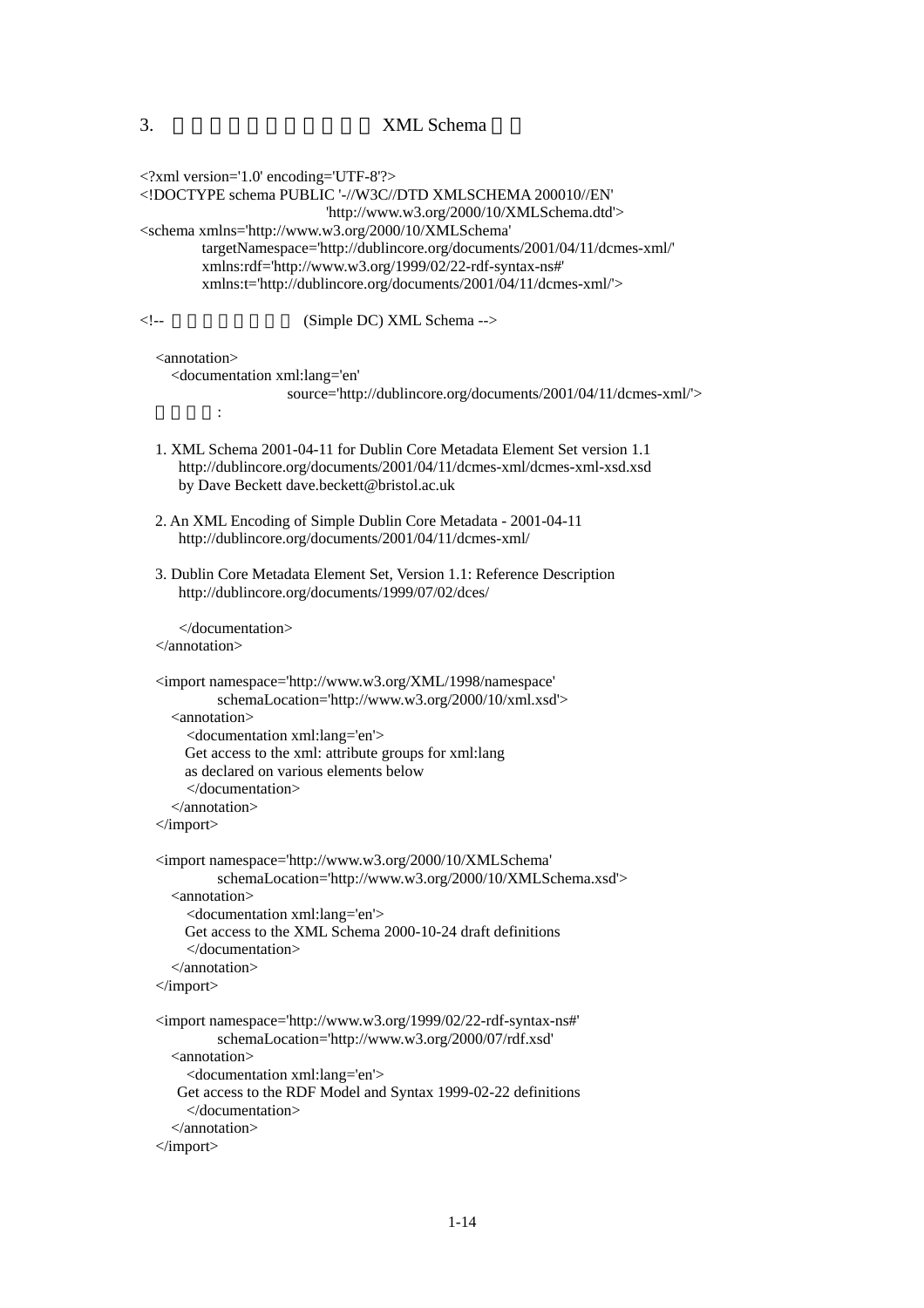```
 <element name='rdf:RDF'> 
    <complexType> 
       <sequence> 
          <element ref='t:rdf'/> 
       </sequence> 
       <attribute name='xmlns:rdf' type='string' value='http://www.w3.org/1999/02/22-rdf-syntax-ns#' 
use='fixed' /> 
       <attribute name='xmlns:dc' type='string' value='http://purl.org/dc/elements/1.1/' use='fixed' /> 
    </complexType> 
 \langleelement\rangle <element name='rdf:Description'> 
    <complexType> 
       <sequence> 
          <element ref='t:dc'/> 
       </sequence> 
       <attribute name='rdf:about' type='string' use='optional'/> 
    </complexType> 
  </element> 
 \langle -1 \rangle ELEMENT \sim <element name='dc:title'> 
    <complexType mixed='true'> 
       <attribute name='xml:lang' type='string' use='optional'/> 
    </complexType> 
  </element> 
 \langle -2 ELEMENT \longrightarrow <element name='dc:creator'> 
    <complexType mixed='true'> 
       <attribute name='xml:lang' type='string' use='optional'/> 
    </complexType> 
  </element> 
 \langle -3 \rangle ELEMENT
  <element name='dc:subject'> 
    <complexType mixed='true'> 
       <attribute name='xml:lang' type='string' use='optional'/> 
    </complexType> 
  </element> 
 \langle -4 ELEMENT \longrightarrow <element name='dc:description'> 
    <complexType mixed='true'> 
       <attribute name='xml:lang' type='string' use='optional'/> 
    </complexType> 
  </element> 
 <!--5 ELEMENT -->
  <element name='dc:publisher'> 
    <complexType mixed='true'> 
       <attribute name='xml:lang' type='string' use='optional'/> 
    </complexType> 
  </element> 
 \langle!--6 ELEMENT -->
  <element name='dc:contributor'> 
    <complexType mixed='true'> 
       <attribute name='xml:lang' type='string' use='optional'/>
```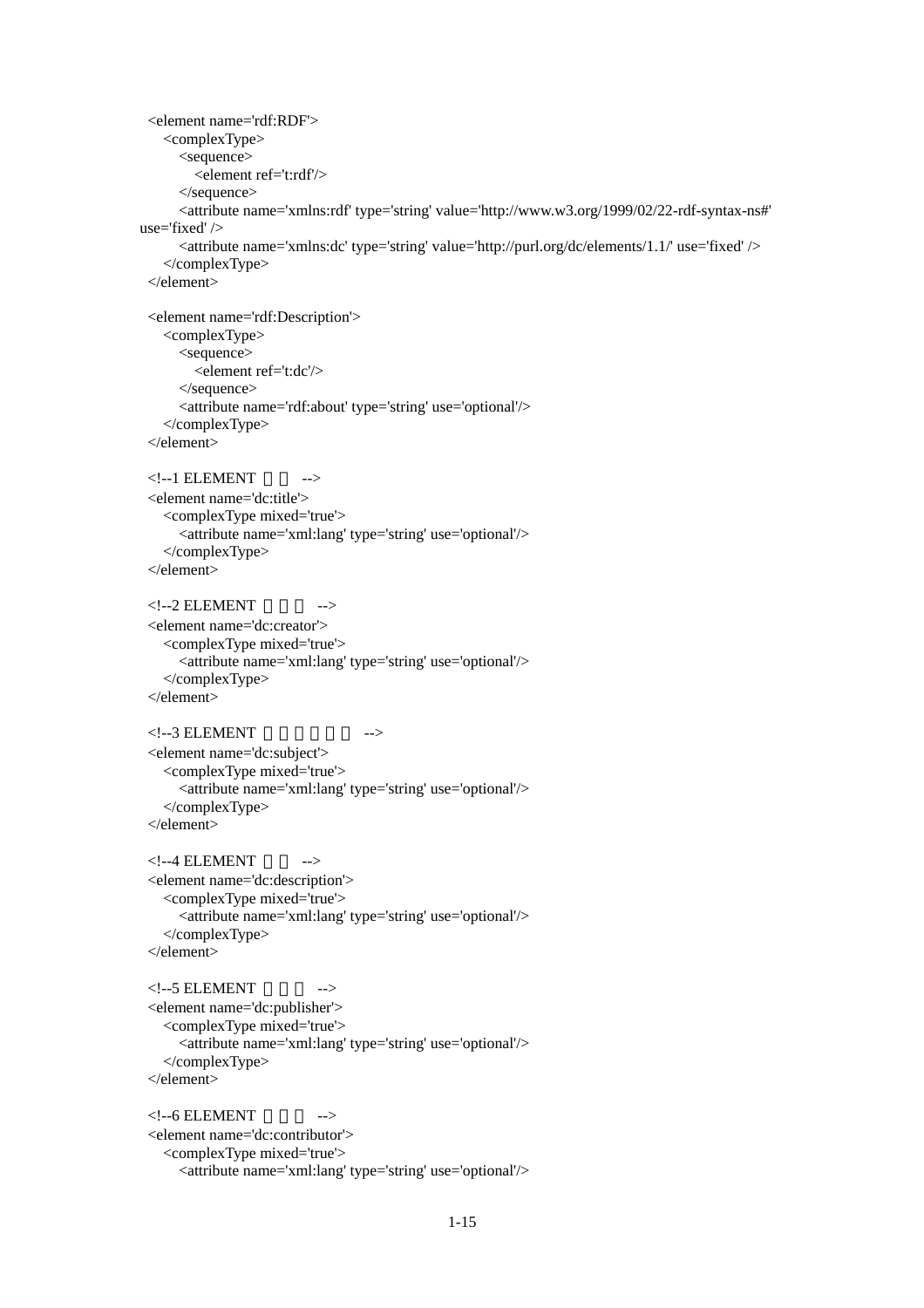```
 </complexType> 
 </element> 
<!--7 ELEMENT -->
 <element name='dc:date'> 
   <complexType mixed='true'> 
      <attribute name='xml:lang' type='string' use='optional'/> 
   </complexType> 
 </element> 
<!--8 ELEMENT -->
 <element name='dc:type'> 
   <complexType mixed='true'> 
      <attribute name='xml:lang' type='string' use='optional'/> 
   </complexType> 
 </element> 
\langle -9 ELEMENT \longrightarrow <element name='dc:format'> 
   <complexType mixed='true'> 
      <attribute name='xml:lang' type='string' use='optional'/> 
   </complexType> 
 </element> 
\langle -10 \text{ ELEMENT} \rangle -->
 <element name='dc:identifier'> 
   <complexType mixed='true'> 
      <attribute name='rdf:resource' type='string' use='optional'/> 
   </complexType> 
 </element> 
<!--11 ELEMENT -->
 <element name='dc:source'> 
   <complexType mixed='true'> 
      <attribute name='rdf:resource' type='string' use='optional'/> 
    </complexType> 
 </element> 
\langle -12 \text{ ELEMENT} \rangle -->
 <element name='dc:language'> 
   <complexType mixed='true'> 
      <attribute name='xml:lang' type='string' use='optional'/> 
   </complexType> 
 </element> 
<!--13 ELEMENT -->
 <element name='dc:relation'> 
   <complexType mixed='true'> 
      <attribute name='rdf:resource' type='string' use='optional'/> 
   </complexType> 
\langleelement\rangle\langle -14 \text{ ELEMENT} \rangle -->
 <element name='dc:coverage'> 
   <complexType mixed='true'> 
      <attribute name='xml:lang' type='string' use='optional'/> 
   </complexType>
```

```
 </element>
```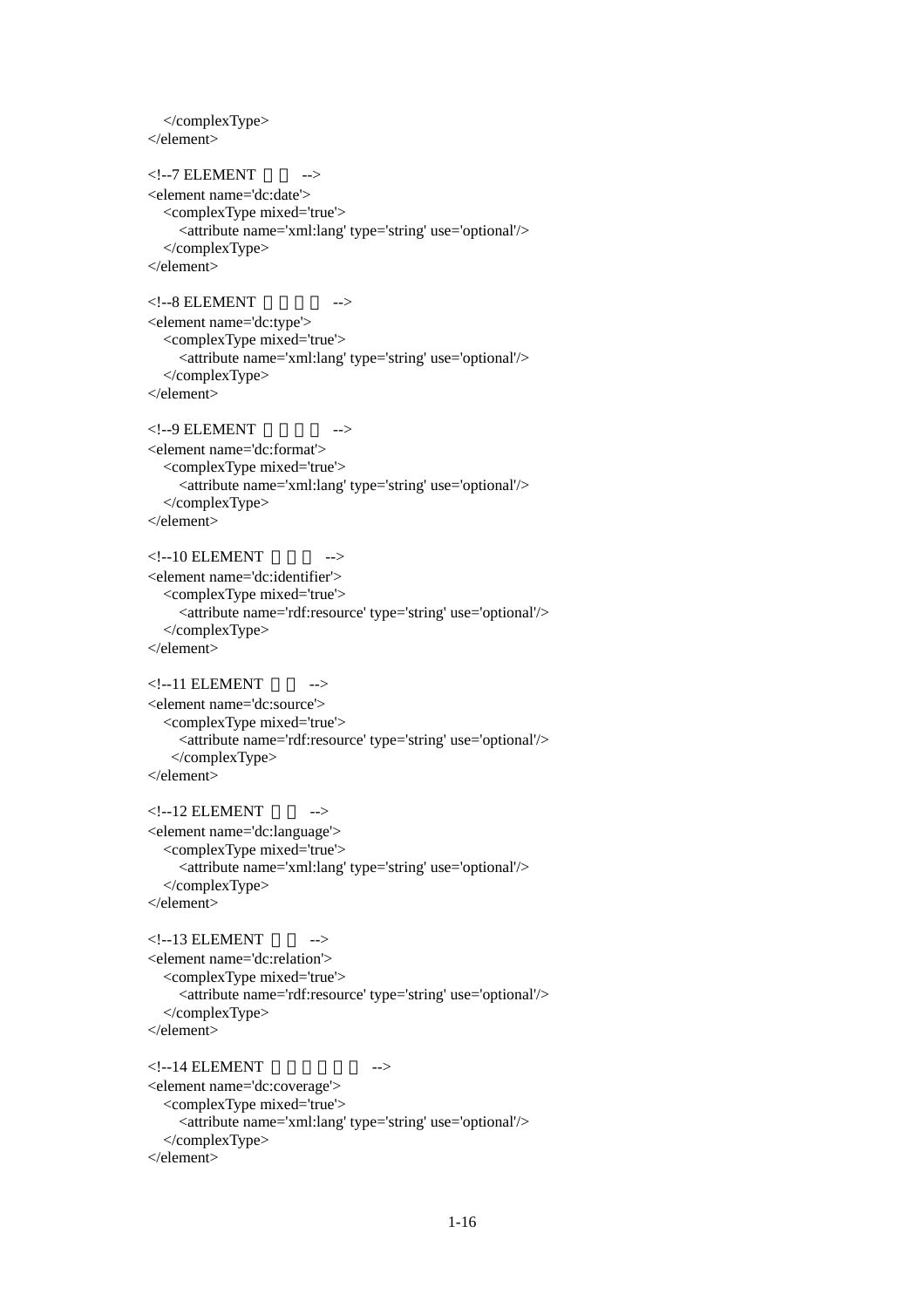```
<!--15 ELEMENT -->
 <element name='dc:rights'> 
 <complexType mixed='true'> 
 <attribute name='xml:lang' type='string' use='optional'/> 
 </complexType> 
 </element>
```
</schema>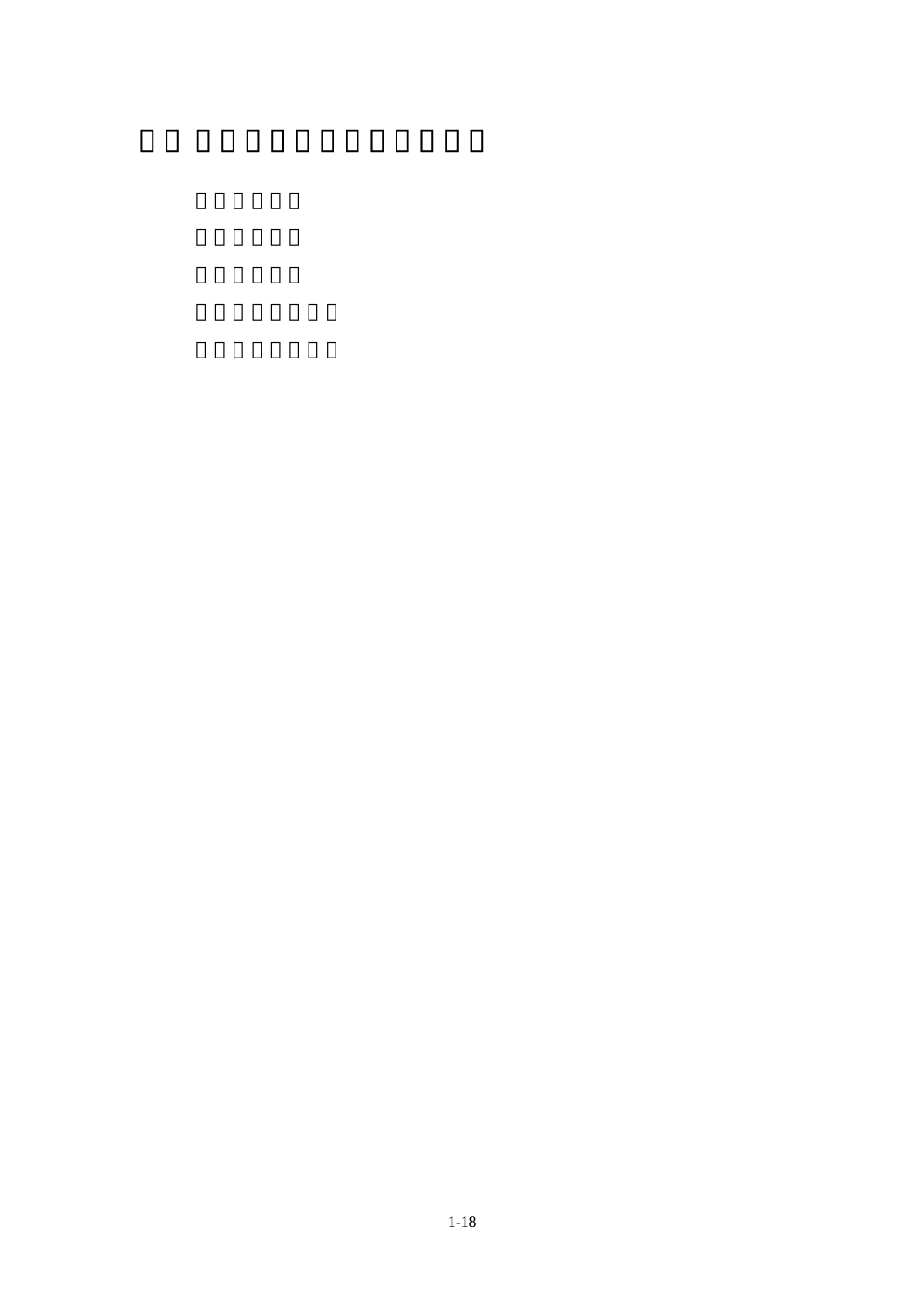<?xml version="1.0" encoding="UTF-8"?> <dc-record>  $\langle$ title>  $\langle$  $\langle \text{creation} \rangle$   $\langle \text{creation} \rangle$ <subject> </subject> <subject>單色墨印刊本</subject> <description>入藏方式:購買</description> <description>入藏來源:上海</description> <description>序跋位置:卷首</description> <description> </description>  $\langle$  description> <description>手書題記位置:書前</description>  $\langle$  description> <description> ( ) ( )  $($  ()  $)$   $($   $)$   $($   $)$   $($   $)$  $($   $)$   $\leq$  description> <description> </description> <description>裝訂:冊、線裝</description> <description> </description> <description> 10 20 </description> <description> </description> <description> 補部份版心上方補刊記年被剜去。文中墨等甚多。</description> <description>評等:重要古物</description> <description> </description>  $\langle$  publisher>  $\langle$   $\rangle$   $\langle$   $\rangle$   $\langle$  publisher> <date> 1996-03-21</date>  $\langle \text{date}\rangle$   $(1271/1368)\langle \text{date}\rangle$ <date>取得時間:抗戰時期</date> <type> </type> <type> </type>  $ltype$  -  $ltype$ <format>數量:16 </format> <format>尺寸名稱:半葉</format>  $\langle$  format $\rangle$  18x12.3  $\langle$  format $\rangle$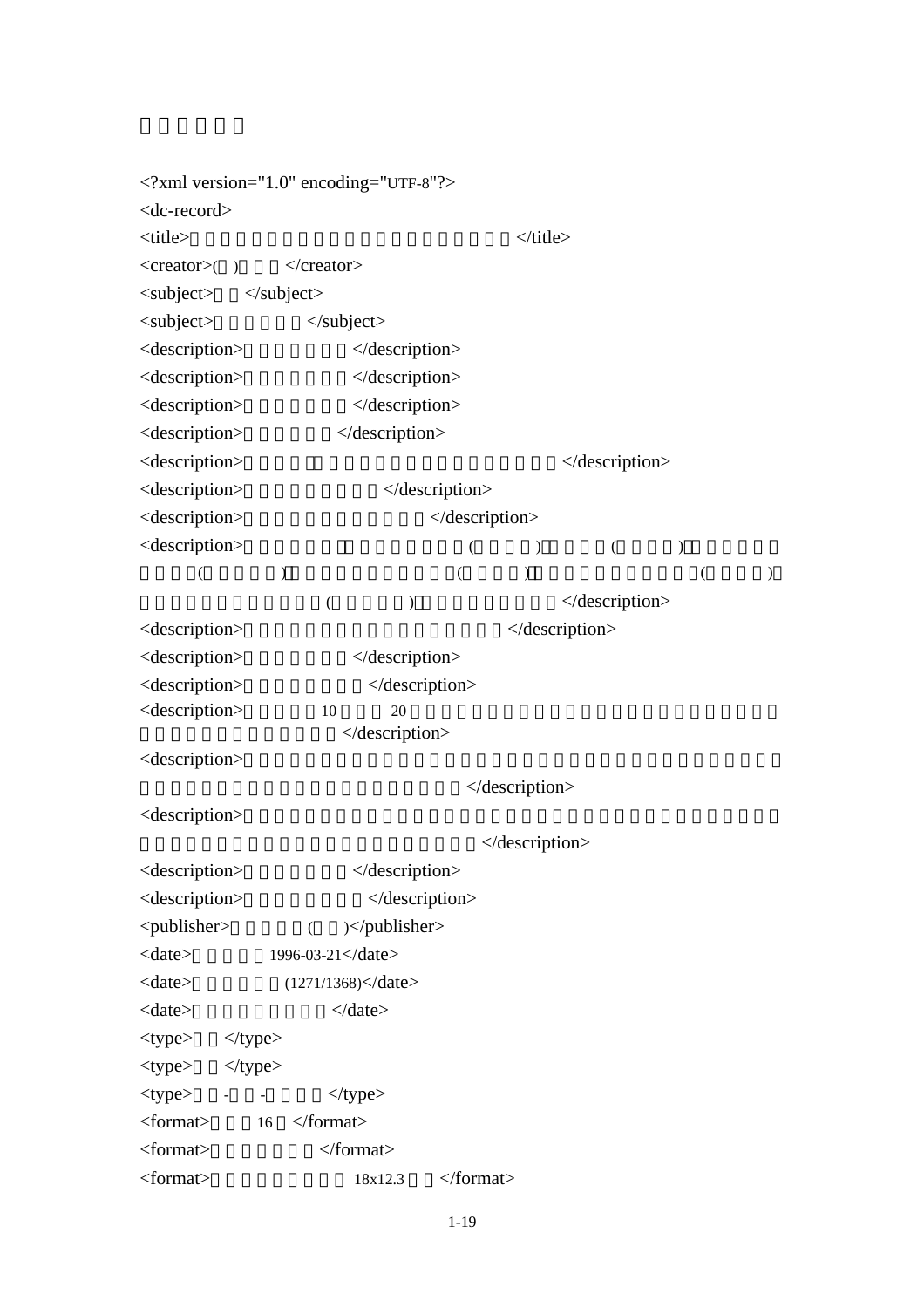| <format></format>             | $\langle$ format $\rangle$          |  |
|-------------------------------|-------------------------------------|--|
| <format></format>             | $\langle$ format $\rangle$          |  |
| <identifier></identifier>     | $00393 \lt$ /identifier>            |  |
| $\alpha$ identifier           | $104.21\,00393 \times$ /identifier> |  |
| $\langle$ language $\rangle$  | $\langle$ language $\rangle$        |  |
| $\langle$ language $\rangle$  | $\langle$ language $\rangle$        |  |
| <relation></relation>         |                                     |  |
| $<$ rights $>$                | $\langle$ rights>                   |  |
| $<$ rights $>$                | $\langle$ rights>                   |  |
| $\langle$ dc-record $\rangle$ |                                     |  |
|                               |                                     |  |

<relation>「鐵琴銅劍樓藏書目錄」卷四、「適園藏書志」卷一有著錄,作『元刊本』</relation>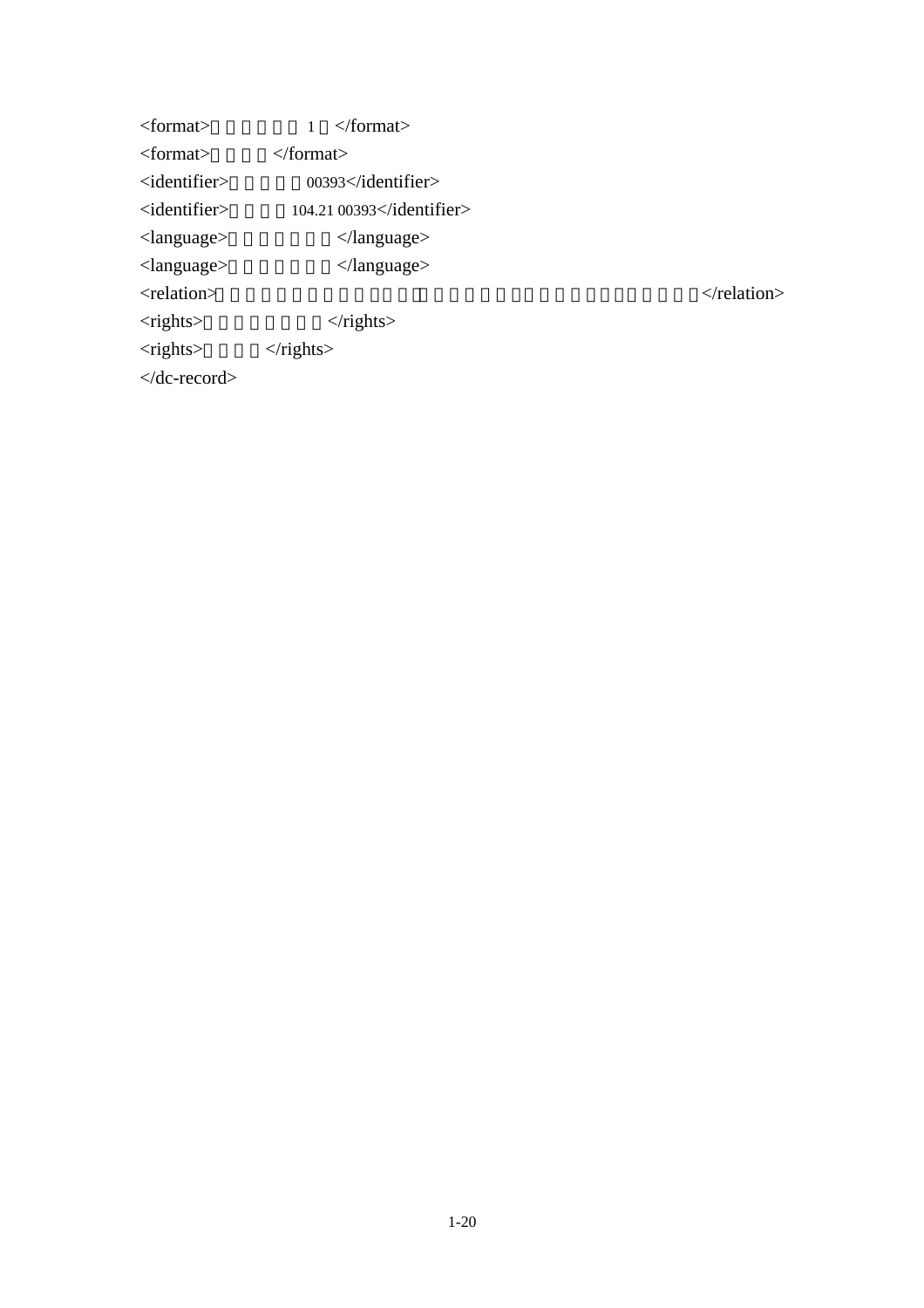<?xml version="1.0" encoding="UTF-8"?> <dc-record>  $\times$ title $>$ 

 $\langle$ title $\rangle$ <title>其他題名:後周右金吾衛將軍蕭處仁墓誌銘</title> <title>其他題名:右金吾衛將軍蕭處仁墓誌銘</title> <title>其他題名:蕭處仁及妻張氏墓誌銘</title>  $\langle \text{creactor} \rangle$   $\langle \text{creactor} \rangle$  $\langle$ subject>  $\langle$ subject> <subject>蕭處仁-傳記</subject>  $\langle$ subject> -  $\langle$ subject>  $\langle$ subject> $\langle$ /subject> <description>入藏方式:贈送</description> <description>入藏來源:國防部軍事情報局</description>  $\langle$  description> <description> </description>  $\leq$  description $>$  36 41 46  $\leq$  description $>$ <description>字體:楷書</description> <description>評等:重要古物</description> <description>  $3$  [956]2 8 7 24  $\triangleleft$  description> <publisher>刻立者不詳</publisher> <contributor>( ) </contributor>  $\langle date \rangle$  2001-07-02 $\langle date \rangle$  $\langle \text{date}\rangle$   $(1271/1368)\langle \text{date}\rangle$  $\langle date \rangle$  ( ) 1999-04-21 $\langle date \rangle$ <type> </type>  $ltype>$   $lt type>$  $lt^{\text{type}}$  -  $lt^{\text{type}}$ <format>數量:1 </format> <format>尺寸名稱:全葉</format>  $\langle$  format $\rangle$  86x82  $\langle$  70x72.5  $\langle$  format $\rangle$ <format>尺寸位置:全葉、實物</format>  $\langle$ format $\rangle$   $\langle$ /format $\rangle$ <identifier> 2719</identifier> <identifier>排架號:801.3 2719</identifier> <language> </language>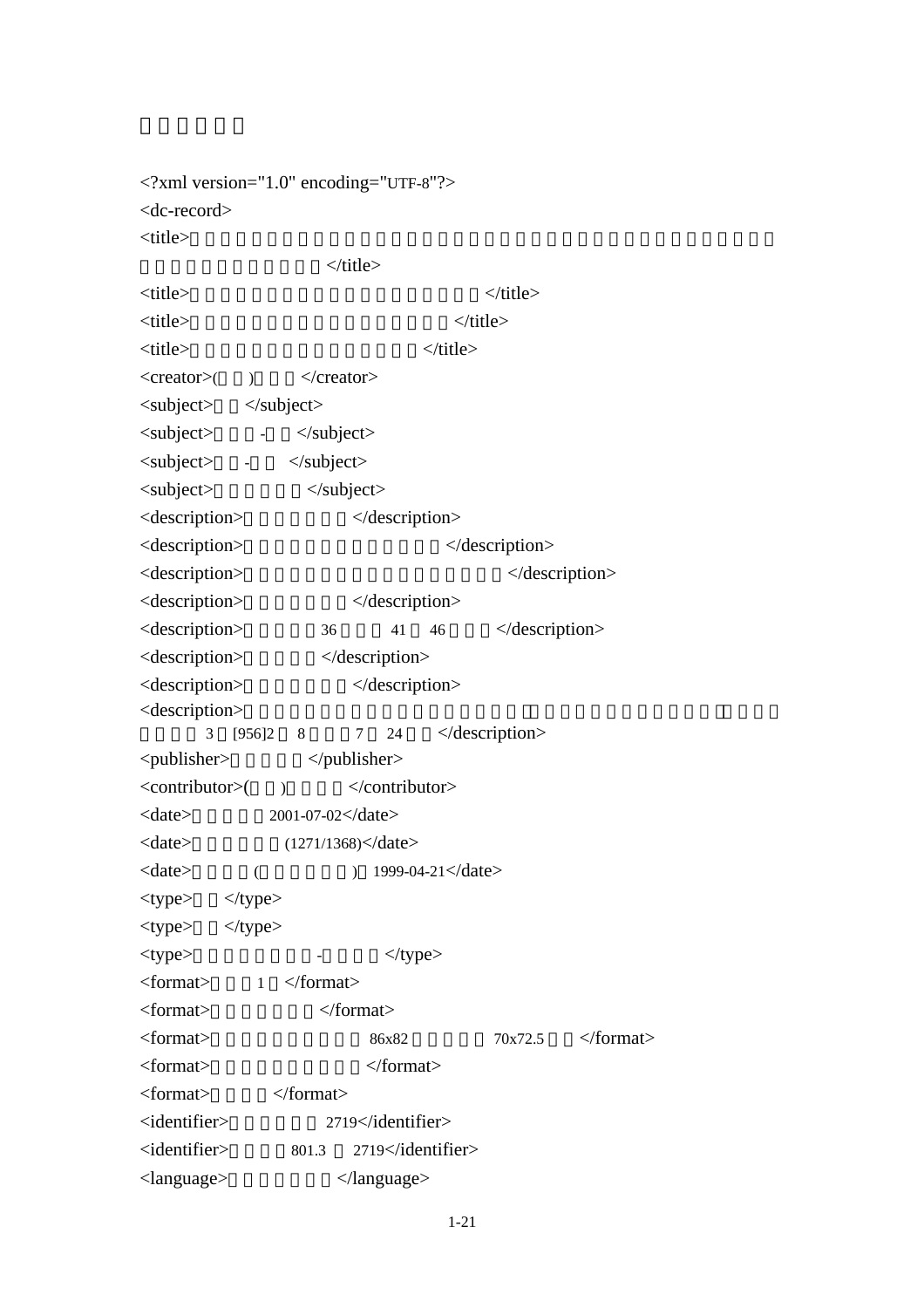| <language></language>                                                                       | $\langle$ language $\rangle$           |    |     |    |     |  |
|---------------------------------------------------------------------------------------------|----------------------------------------|----|-----|----|-----|--|
| <relation></relation>                                                                       |                                        | 36 | 145 |    |     |  |
| 338                                                                                         | 375                                    |    |     | 15 | 182 |  |
| $\langle$ relation $>$<br>$<$ rights $>$<br>$<$ rights $>$<br>$\langle$ dc-record $\rangle$ | $\langle$ rights><br>$\langle$ rights> |    |     |    |     |  |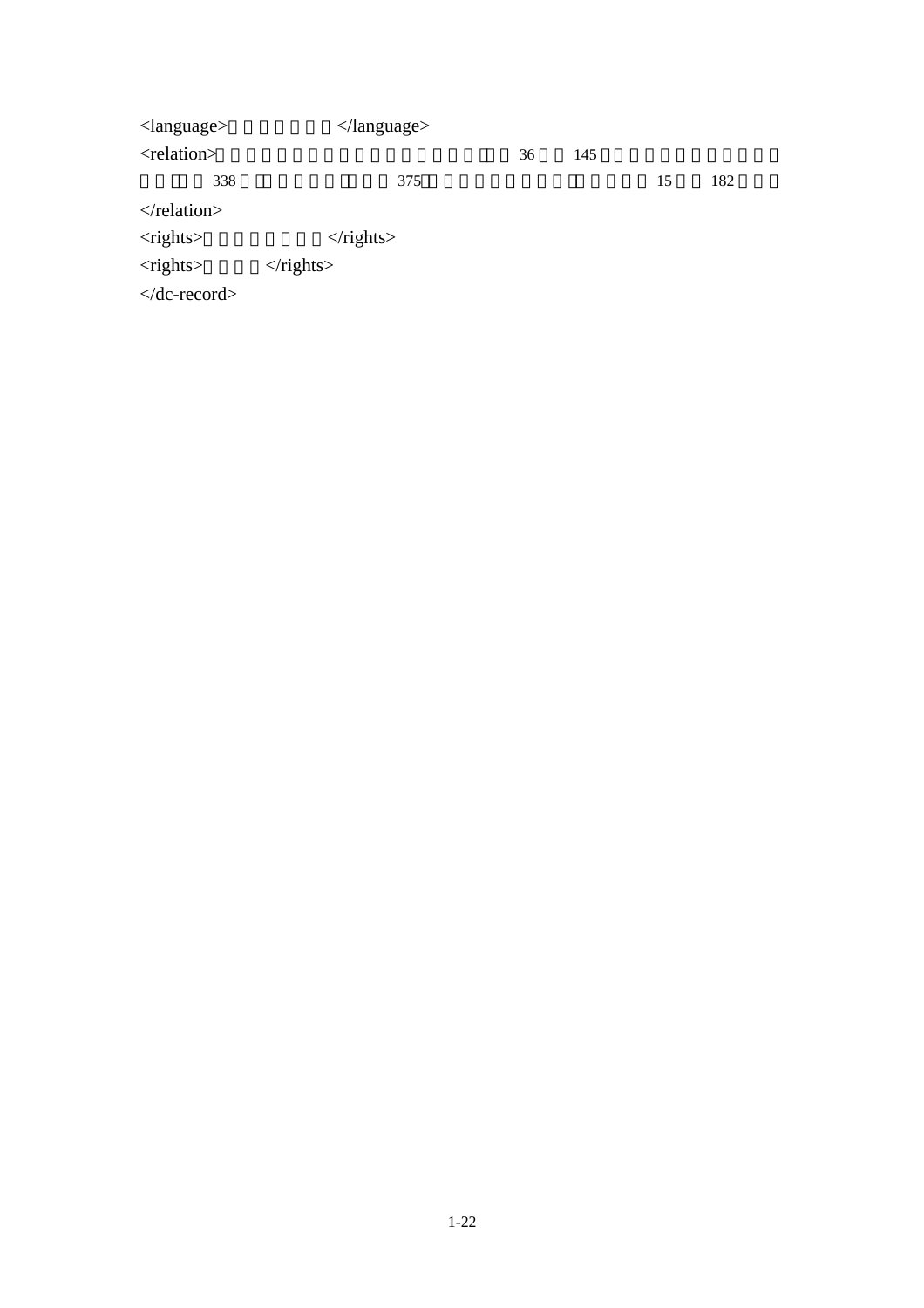<?xml version="1.0" encoding="UTF-8"?> <dc-record>  $<$ title $>$  $<$ /title $>$ <title>清銅琺瑯爐</title> <subject>香爐</subject> <subject>鍍金、掐絲、焊接</subject> <description> </description> <description>淺藍地彩色紋飾</description> <description> </description> <description> </description> <description>  $\langle$  description $\rangle$ <description>陰刻無框雙行楷款</description> <description>明清法瑯器展</description> <date>清康熙</date>  $ltype>$   $ltype>$ <type> </type>  $ltype>$   $ltype>$ <format>琺瑯</format> <format>1 </format>  $\langle$  format $\rangle$  7.6  $\langle$  543.5  $\langle$  7.5  $\rangle$  8.0  $\langle$  format $\rangle$ <format> </format>  $\langle$ identifier> 0002400000 $\langle$ identifier> <identifier>一零</identifier>  $\langle$ identifier> ( )1155( )000( ) $\langle$ identifier> <language> </language> <language>作品語文:漢文</language>  $\langle$  relation>  $\langle$  rights>  $\langle$   $\rangle$  $\langle$ rights> $\langle$ /rights> </dc-record>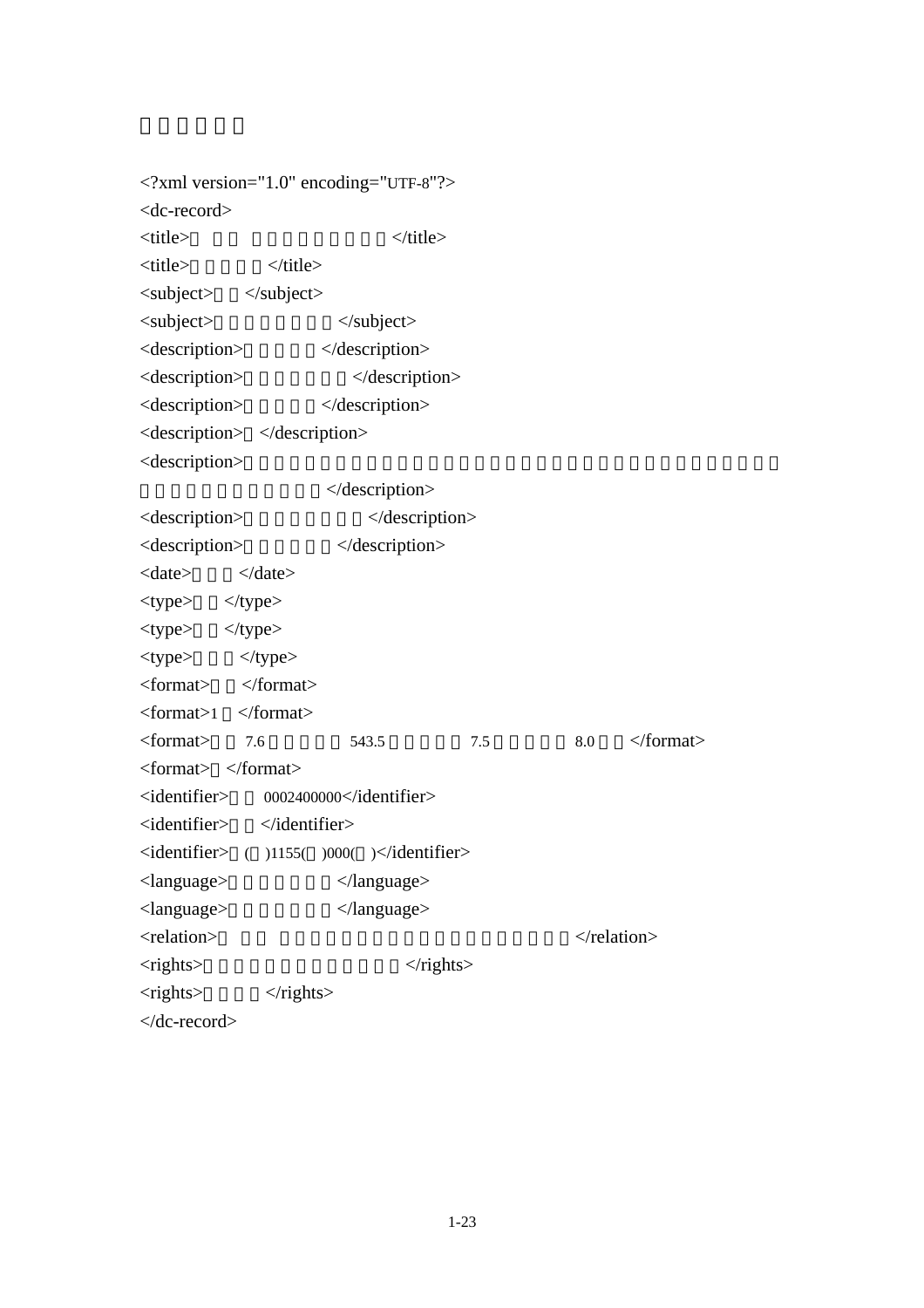<?xml version="1.0" encoding="UTF-8"?> <dc-record> <title>客語童心新一代童謠</title> <creator>傅也鳴等曲</creator> <subject>童謠</subject> <subject>兒童歌曲</subject>  $\langle \text{subject}\rangle$   $\langle \text{subject}\rangle$ <description>有歌詞</description> <description>

 $\triangle$ description $>$ <description>品相良好</description> <publisher>聲鼎文化事業股份有限公司</publisher> <contributor>蔡森泰等詞</contributor> <contributor>藍逸丞等演唱</contributor> <contributor>王登雄編曲、製作</contributor> <contributor>傅也鳴監製</contributor>  $\langle date \rangle$  2001-08-31 $\langle date \rangle$  $\langle date \rangle$  2001-08-02 $\langle date \rangle$ <type> </type> <type>原件</type> <type> </type> <format>雷射唱片</format>  $\epsilon$  = {format}  $\epsilon$  4 3/4  $\epsilon$  /format}  $\langle$ identifier>  $\langle$ SP-2001 $\langle$ identifier> <identifier> AV0041990</identifier>

<language> </language>

<language>作品語文:客語</language>

<rights>國家圖書館視聽室</rights>

 $\langle$ rights> $\langle$ /rights> </dc-record>